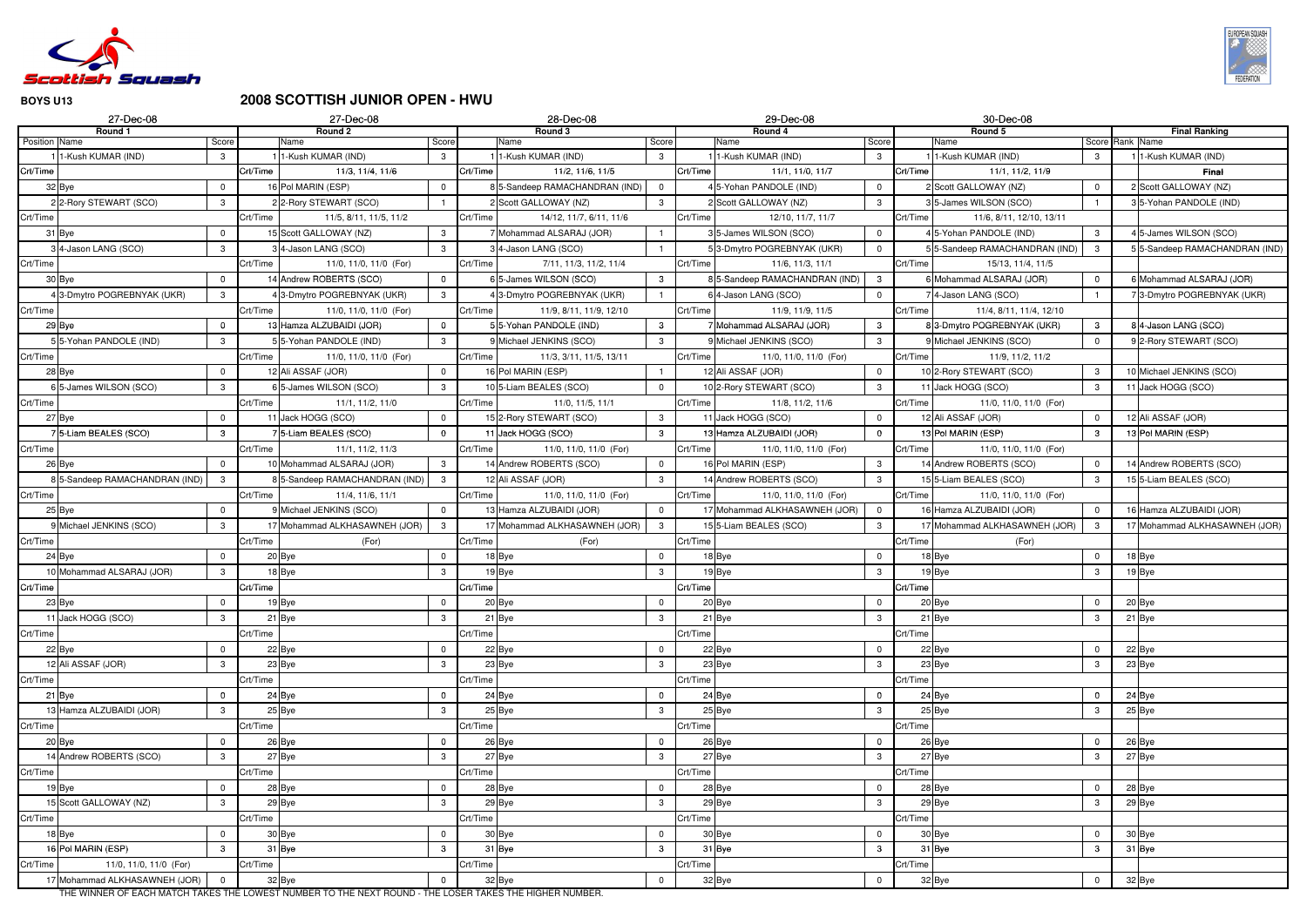

# **2008 SCOTTISH JUNIOR OPEN - HWU**

|               | 27-Dec-08                                    |                             |          | 27-Dec-08                                                                                               |                         |          | 28-Dec-08                                         |                |          | 29-Dec-08                                             |                   | 30-Dec-08                                                  |                              |                                                       |
|---------------|----------------------------------------------|-----------------------------|----------|---------------------------------------------------------------------------------------------------------|-------------------------|----------|---------------------------------------------------|----------------|----------|-------------------------------------------------------|-------------------|------------------------------------------------------------|------------------------------|-------------------------------------------------------|
|               | Round 1                                      |                             |          | Round 2                                                                                                 |                         |          | Round 3                                           |                |          | Round 4                                               |                   | Round 5                                                    |                              | <b>Final Ranking</b>                                  |
| Position Name | 1-Juan VARGAS (COL)                          | Score<br>3                  |          | Name<br>1-Juan VARGAS (COL)                                                                             | Score                   |          | Name<br>Edward COLUMBIA (USA)                     | Score          |          | Name<br>18-Deepak MISHRA (IND)                        | Score<br>3        | Name<br>8-Deepak MISHRA (IND)                              | $\mathbf{0}$                 | Score Rank Name<br>16-Joshua SEKHAR (CAN)             |
| Crt/Time      |                                              |                             | Crt/Time | 9/11, 11/9, 11/5, 11/5                                                                                  |                         | Crt/Time | 11/7, 8/11, 11/9, 11/8                            |                | Crt/Time | 8/11, 11/6, 11/5, 7/11, 11/1                          |                   | Crt/Time<br>11/5, 11/7, 11/4                               |                              | <b>Final</b>                                          |
|               | 32 Bye                                       | $\Omega$                    |          | 16 Edward COLUMBIA (USA)                                                                                | 3                       |          | 8 8-Deepak MISHRA (IND)                           | 3              |          | 4 Aria FAZELIMANESH (IRA)                             | $\overline{2}$    | 26-Joshua SEKHAR (CAN)                                     | 3                            | 28-Deepak MISHRA (IND)                                |
|               | 2 2-Greig STEWART (SCO)                      | 3                           |          | 2 2-Greig STEWART (SCO)                                                                                 | 3                       |          | 2 2-Greig STEWART (SCO)                           | $\overline{2}$ |          | 25-Brian HARVEY (ENG)                                 | $\overline{0}$    | 5-Brian HARVEY (ENG)                                       |                              | 3 Aria FAZELIMANESH (IRA)                             |
| Crt/Time      |                                              |                             | Crt/Time | 11/5, 11/9, 5/11, 11/6                                                                                  |                         | Crt/Time | 9/11, 11/4, 9/11, 11/7, 11/4                      |                | Crt/Time | 11/5, 11/6, 11/6                                      |                   | Crt/Time<br>9/11, 11/3, 11/5, 11/8                         |                              |                                                       |
|               | 31 Bye                                       | $\Omega$                    |          | 15 Robbie PATTERSON (SCO)                                                                               |                         |          | 75-Brian HARVEY (ENG)                             | 3              |          | 3 6-Joshua SEKHAR (CAN)                               | 3                 | Aria FAZELIMANESH (IRA)                                    | 3                            | 4 5-Brian HARVEY (ENG)                                |
|               | 3 4-Sebastian DANGOND (COL)                  |                             |          | 3 William DOUGLASS (USA)                                                                                |                         |          | 3 William DOUGLASS (USA)                          |                |          | 53-Rahil FAZELBHOY (IND)                              | $\overline{0}$    | Edward COLUMBIA (USA)                                      | 3                            | 5 Edward COLUMBIA (USA)                               |
| Crt/Time      | 11/7, 6/11, 12/10, 11/7                      |                             | Crt/Time | 11/9, 11/9, 11/13, 11/6                                                                                 |                         | Crt/Time | 6/11, 11/7, 11/5, 11/9                            |                | Crt/Time | 11/4, 11/5, 12/10                                     |                   | Crt/Time<br>11/5, 11/5, 11/4                               |                              |                                                       |
|               | 30 William DOUGLASS (USA)                    | -3                          |          | 14 Tomotaka ENDO (JPN)                                                                                  |                         |          | 6 6-Joshua SEKHAR (CAN)                           | 3              |          | 8 Edward COLUMBIA (USA)                               | 3                 | 6 William DOUGLASS (USA)                                   | $\mathbf 0$                  | 6 William DOUGLASS (USA)                              |
|               | 4 3-Rahil FAZELBHOY (IND)                    | 3                           |          | 4 3-Rahil FAZELBHOY (IND)                                                                               |                         |          | <b>3-Rahil FAZELBHOY (IND)</b>                    | $\Omega$       |          | 6 William DOUGLASS (USA)                              | 3                 | 2-Greig STEWART (SCO)                                      | 3                            | 72-Greig STEWART (SCO)                                |
| Crt/Time      | 11/8, 8/11, 11/6, 8/11, 11/5                 |                             | Crt/Time | 11/6, 1/11, 11/7, 10/12, 11/9                                                                           |                         | Crt/Time | 12/10, 11/5, 11/8                                 |                | Crt/Time | 11/4, 11/1, 11/5                                      |                   | Crt/Time<br>11/9, 11/8, 12/10                              |                              |                                                       |
|               | 29 Ryosei KOBAYASHI (JPN)                    | $\overline{2}$              |          | 13 Jason FIELD (CAN)                                                                                    | $\overline{2}$          |          | 5 Aria FAZELIMANESH (IRA)                         | 3              |          | 72-Greig STEWART (SCO)                                | $\mathbf{0}$      | 8 3-Rahil FAZELBHOY (IND)                                  | $\mathbf 0$                  | 8 3-Rahil FAZELBHOY (IND)                             |
|               | 5 7-Seigo MASUDA (ENG)                       | 3                           |          | 7-Seigo MASUDA (ENG)                                                                                    | $\Omega$                |          | 9 Olexandr KOSTEVICH (UKR)                        | $\mathbf 0$    |          | 91-Juan VARGAS (COL)                                  | 3                 | 91-Juan VARGAS (COL)                                       | $\overline{2}$               | 9 Ahmad ALSARAJ (JOR)                                 |
| Crt/Time      | 11/4, 11/4, 11/1                             |                             | Crt/Time | 11/5, 11/8, 11/4                                                                                        |                         | Crt/Time | 11/6, 11/3, 15/13                                 |                | Crt/Time | 11/7, 11/8, 11/2                                      |                   | Crt/Time<br>13/11, 7/11, 11/8, 9/11, 11/6                  |                              |                                                       |
|               | 28 Ben MAZZUCCO (SCO)                        | $\mathbf 0$                 |          | 12 Aria FAZELIMANESH (IRA)                                                                              | 3                       |          | 16 1-Juan VARGAS (COL)                            | 3              |          | 12 Jason FIELD (CAN)                                  | $\overline{0}$    | 10 Ahmad ALSARAJ (JOR)                                     | 3                            | 10 1-Juan VARGAS (COL)                                |
|               | 66-Joshua SEKHAR (CAN)                       | 3                           |          | 6 6-Joshua SEKHAR (CAN)                                                                                 | 3                       |          | 10 Calum JOHNSTON (SCO)                           | 3              |          | 10 Calum JOHNSTON (SCO)                               | $\overline{0}$    | 11 Calum JOHNSTON (SCO)                                    | $\mathbf{3}$                 | 11 Calum JOHNSTON (SCO)                               |
| Crt/Time      | 11/2, 11/2, 11/2                             |                             | Crt/Time | 11/5, 6/11, 11/7, 13/11                                                                                 |                         | Crt/Time | 11/8, 11/7, 11/2                                  |                | Crt/Time | 11/6, 11/5, 11/3                                      |                   | Crt/Time<br>11/6, 5/11, 11/5, 11/8                         |                              |                                                       |
|               | 27 Marek TRCKA (CZE)                         | $\Omega$                    |          | 11 Ahmad ALSARAJ (JOR)                                                                                  |                         |          | 15 Robbie PATTERSON (SCO)                         | $\mathbf 0$    |          | 11 Ahmad ALSARAJ (JOR)                                | 3                 | 12 Jason FIELD (CAN)                                       |                              | 12 Jason FIELD (CAN)                                  |
|               | 715-Brian HARVEY (ENG)                       | 3                           |          | 5-Brian HARVEY (ENG)                                                                                    |                         |          | 11 Ahmad ALSARAJ (JOR)                            | 3              |          | 13 7-Seigo MASUDA (ENG)                               | 3                 | 13 7-Seigo MASUDA (ENG)                                    | $\mathbf{0}$                 | 13 Tomotaka ENDO (JPN)                                |
| Crt/Time      | 11/4, 11/4, 11/7                             |                             | Crt/Time | 11/5, 11/4, 11/2                                                                                        |                         | Crt/Time | 10/12, 11/7, 21/23, 11/4, 11/8                    |                | Crt/Time | 6/11, 11/8, 11/9, 11/5                                |                   | Crt/Time<br>11/5, 11/5, 11/3                               |                              |                                                       |
|               | 26 Andrew FORBES (SCO)                       | $\Omega$                    |          | 10 Calum JOHNSTON (SCO)                                                                                 | $\Omega$                |          | 14 Tomotaka ENDO (JPN)                            | $\overline{2}$ |          | 16 Olexandr KOSTEVICH (UKR)                           |                   | 14 Tomotaka ENDO (JPN)                                     | $\mathbf{3}$                 | 14 7-Seigo MASUDA (ENG)                               |
|               | 8 8-Deepak MISHRA (IND)                      | 3                           |          | 88-Deepak MISHRA (IND)                                                                                  | 3                       |          | 12 7-Seigo MASUDA (ENG)                           | $\overline{0}$ |          | 14 Tomotaka ENDO (JPN)                                | 3                 | 15 Robbie PATTERSON (SCO)                                  |                              | 15 Olexandr KOSTEVICH (UKR)                           |
| Crt/Time      | 11/1, 11/2, 11/2                             |                             | Crt/Time | 11/4, 11/4, 11/3                                                                                        |                         | Crt/Time | 11/3, 11/4, 11/9                                  |                | Crt/Time | 11/9, 11/6, 11/2                                      |                   | Crt/Time<br>11/7, 7/11, 11/8, 17/15                        |                              |                                                       |
|               | 25 Andrew GRAYDON (SCO)                      | $\overline{0}$              |          | 9 Olexandr KOSTEVICH (UKR)                                                                              | $\Omega$                |          | 13 Jason FIELD (CAN)                              | 3              |          | 15 Robbie PATTERSON (SCO)                             | $\overline{0}$    | 16 Olexandr KOSTEVICH (UKR)                                | 3                            | 16 Robbie PATTERSON (SCO)                             |
|               | 9 Olexandr KOSTEVICH (UKR)                   | 3                           |          | 17 Taiki KAIDO (JPN)                                                                                    | 3                       |          | 17 Taiki KAIDO (JPN)                              | 3              |          | 17 Taiki KAIDO (JPN)                                  | 3                 | 17 Taiki KAIDO (JPN)                                       | $\overline{0}$               | 17 Ryosei KOBAYASHI (JPN)                             |
| Crt/Time      | 11/8, 11/6, 11/2                             |                             | Crt/Time | 13/15, 11/4, 11/5, 7/11, 11/9                                                                           |                         | Crt/Time | 11/3, 11/6, 11/1                                  |                | Crt/Time | 11/5, 11/2, 11/6                                      |                   | Crt/Time<br>11/3, 11/8, 12/10                              |                              |                                                       |
|               | 24 Sean GADSBY (SCO)                         | $\Omega$                    |          | 30 4-Sebastian DANGOND (COL)                                                                            | $\overline{2}$          |          | 24 Sean GADSBY (SCO)                              | $\mathbf 0$    |          | 20 Naoki HAYASHI (JPN)                                | $\overline{0}$    | 18 Ryosei KOBAYASHI (JPN)                                  | 3                            | 18 Taiki KAIDO (JPN)                                  |
|               | 10 Calum JOHNSTON (SCO)                      | $\mathbf{3}$                |          | 18 Yevgen POGREBNYAK (UKR)                                                                              | $\overline{0}$          |          | 18 Ryosei KOBAYASHI (JPN)                         | 3              |          | 18 Ryosei KOBAYASHI (JPN)                             | 3                 | 19 Kyle GRIBBEN (SCO)                                      | $\mathbf{3}$                 | 19 Kyle GRIBBEN (SCO)                                 |
| Crt/Time      | 11/2, 11/1, 11/7                             |                             | Crt/Time | 11/1, 11/5, 11/4                                                                                        |                         | Crt/Time | 11/5, 11/0, 11/2                                  |                | Crt/Time | 11/8, 11/8, 11/9                                      |                   | Crt/Time<br>11/4, 12/10, 11/9                              |                              |                                                       |
|               | 23 Mykhaylo LAZARENKO (UKR)                  | $\mathbf{0}$                |          | 29 Ryosei KOBAYASHI (JPN)                                                                               | 3                       |          | 23 Mykhaylo LAZARENKO (UKR)                       | $\overline{0}$ |          | 19 Kyle GRIBBEN (SCO)                                 | $\mathbf 0$       | 20 Naoki HAYASHI (JPN)                                     | $\overline{0}$               | 20 Naoki HAYASHI (JPN)                                |
|               | 11 Kyle GRIBBEN (SCO)                        | $\Omega$                    |          | 19 Saif ALBRAIKAT (JOR)                                                                                 | $\overline{0}$          |          | 19 Ben MAZZUCCO (SCO)                             | $\overline{0}$ |          | 21 Andrew FORBES (SCO)                                | $\mathbf{3}$      | 21 Andrew FORBES (SCO)                                     | $\mathbf{3}$                 | 21 Andrew FORBES (SCO)                                |
| Crt/Time      | 11/6, 11/8, 11/6                             |                             | Crt/Time | 11/0, 11/0, 11/0 (For)                                                                                  |                         | Crt/Time | 11/2, 11/3, 11/6                                  |                | Crt/Time | 11/8, 11/4, 11/2                                      |                   | Crt/Time<br>11/7, 11/4, 11/4                               |                              |                                                       |
|               | 22 Ahmad ALSARAJ (JOR)                       | 3                           |          | 28 Ben MAZZUCCO (SCO)                                                                                   | 3                       |          | 22 Kyle GRIBBEN (SCO)                             | $\mathbf{3}$   |          | 24 Sean GADSBY (SCO)                                  | $\overline{0}$    | 22 Mykhaylo LAZARENKO (UKR)                                | $\mathbf{0}$                 | 22 Mykhaylo LAZARENKO (UKR)                           |
|               | 12 Aria FAZELIMANESH (IRA)                   | $\mathbf{3}$                |          | 20 Naoki HAYASHI (JPN)                                                                                  | $\mathbf{3}$            |          | 20 Naoki HAYASHI (JPN)                            | $\mathbf{3}$   |          | 22 Ben MAZZUCCO (SCO)                                 | $\overline{0}$    | 23 Ben MAZZUCCO (SCO)                                      | $\overline{0}$               | 23 Sean GADSBY (SCO)                                  |
| Crt/Time      | 11/1, 11/2, 11/3                             |                             | Crt/Time | 11/2, 11/3, 13/11<br>27 Marek TRCKA (CZE)                                                               |                         | Crt/Time | 11/7, 11/8, 10/12, 11/8<br>21 Andrew FORBES (SCO) |                | Crt/Time | 11/0, 11/0, 11/0 (For)<br>23 Mykhaylo LAZARENKO (UKR) |                   | 11/0, 11/0, 11/0 (For)<br>Crt/Time<br>24 Sean GADSBY (SCO) |                              |                                                       |
|               | 21 Gary BEALES (SCO)<br>13 Jason FIELD (CAN) | $\mathbf 0$<br>$\mathbf{3}$ |          | 21 Gary BEALES (SCO)                                                                                    | $\mathbf 0$<br>$\Omega$ |          | 25 Andrew GRAYDON (SCO)                           | $\Omega$       |          | 25 4-Sebastian DANGOND (COL)                          | $\mathbf{3}$<br>3 | 25 4-Sebastian DANGOND (COL)                               | $\mathbf{3}$<br>$\mathbf{3}$ | 24 Ben MAZZUCCO (SCO)<br>25 4-Sebastian DANGOND (COL) |
| Crt/Time      | 12/10, 16/14, 11/6                           |                             | Crt/Time | 11/1, 11/5, 11/6                                                                                        |                         | Crt/Time | 11/0, 11/6, 11/3                                  |                | Crt/Time | 11/1, 11/2, 11/3                                      |                   | Crt/Time<br>6/11, 11/5, 12/10, 11/7                        |                              |                                                       |
|               | 20 Naoki HAYASHI (JPN)                       | $\overline{0}$              |          | 26 Andrew FORBES (SCO)                                                                                  | $\mathbf{3}$            |          | 30 4-Sebastian DANGOND (COL)                      | 3              |          | 29 Yevgen POGREBNYAK (UKR)                            | $\overline{0}$    | 26 Marek TRCKA (CZE)                                       |                              | 26 Marek TRCKA (CZE)                                  |
|               | 14 Saif ALBRAIKAT (JOR)                      | $\Omega$                    |          | 22 Kyle GRIBBEN (SCO)                                                                                   | $\mathbf{3}$            |          | 26 Gary BEALES (SCO)                              | $\mathbf{3}$   |          | 26 Gary BEALES (SCO)                                  | $\overline{0}$    | 27 Gary BEALES (SCO)                                       | $\mathbf{3}$                 | 27 Gary BEALES (SCO)                                  |
| Crt/Time      | 11/0, 11/0, 11/0 (For)                       |                             | Crt/Time | 11/9, 11/6, 11/3                                                                                        |                         | Crt/Time | 11/0, 11/0, 11/0 (For)                            |                | Crt/Time | 11/3, 11/2, 11/5                                      |                   | Crt/Time<br>11/9, 9/11, 11/9, 11/9                         |                              |                                                       |
|               | 19 Tomotaka ENDO (JPN)                       | 3                           |          | 25 Andrew GRAYDON (SCO)                                                                                 | $\mathbf 0$             |          | 28 Saif ALBRAIKAT (JOR)                           | $\mathbf 0$    |          | 27 Marek TRCKA (CZE)                                  | 3                 | 28 Andrew GRAYDON (SCO)                                    |                              | 28 Andrew GRAYDON (SCO)                               |
|               | 15 Robbie PATTERSON (SCO)                    | $\mathbf{3}$                |          | 23 Mykhaylo LAZARENKO (UKR)                                                                             | $\mathbf{3}$            |          | 27 Marek TRCKA (CZE)                              | $\mathbf{3}$   |          | 28 Saif ALBRAIKAT (JOR)                               | $\overline{0}$    | 29 Yevgen POGREBNYAK (UKR)                                 | $\mathbf{3}$                 | 29 Yevgen POGREBNYAK (UKR)                            |
| Crt/Time      | 11/5, 11/3, 11/5                             |                             | Crt/Time | 9/11, 11/9, 11/2, 10/12, 12/10                                                                          |                         | Crt/Time | 11/0, 7/11, 11/3, 11/8                            |                | Crt/Time | 11/0, 11/0, 11/0 (For)                                |                   | 11/0, 11/0, 11/0 (For)<br>Crt/Time                         |                              |                                                       |
|               | 18 Yevgen POGREBNYAK (UKR)                   | $\overline{0}$              |          | 24 Sean GADSBY (SCO)                                                                                    | $\overline{2}$          |          | 29 Yevgen POGREBNYAK (UKR)                        |                |          | 30 Andrew GRAYDON (SCO)                               | $\mathbf{3}$      | 30 Saif ALBRAIKAT (JOR)                                    | $\mathbf 0$                  | 30 Saif ALBRAIKAT (JOR)                               |
|               | 16 Edward COLUMBIA (USA)                     | $\mathbf{3}$                |          | 31 Bye                                                                                                  | $\mathbf{3}$            |          | 31 Bye                                            | $\mathbf{3}$   |          | 31 Bye                                                | $\mathbf{3}$      | 31 Bye                                                     | $\mathbf{3}$                 | 31 Bye                                                |
| Crt/Time      | 11/2, 11/5, 11/1                             |                             | Crt/Time |                                                                                                         |                         | Crt/Time |                                                   |                | Crt/Time |                                                       |                   | Crt/Time                                                   |                              |                                                       |
|               | 17 Taiki KAIDO (JPN)                         | $\Omega$                    |          | 32 Bye                                                                                                  |                         |          | 32 Bye                                            | $\mathbf 0$    |          | 32 Bye                                                | $\overline{0}$    | 32 Bye                                                     | $\mathbf{0}$                 | 32 Bye                                                |
|               |                                              |                             |          | THE WINNER OF EACH MATCH TAKES THE LOWEST NI IMPER TO THE NEVT ROUND. THE LOSER TAKES THE HIGHER NUMBER |                         |          |                                                   |                |          |                                                       |                   |                                                            |                              |                                                       |

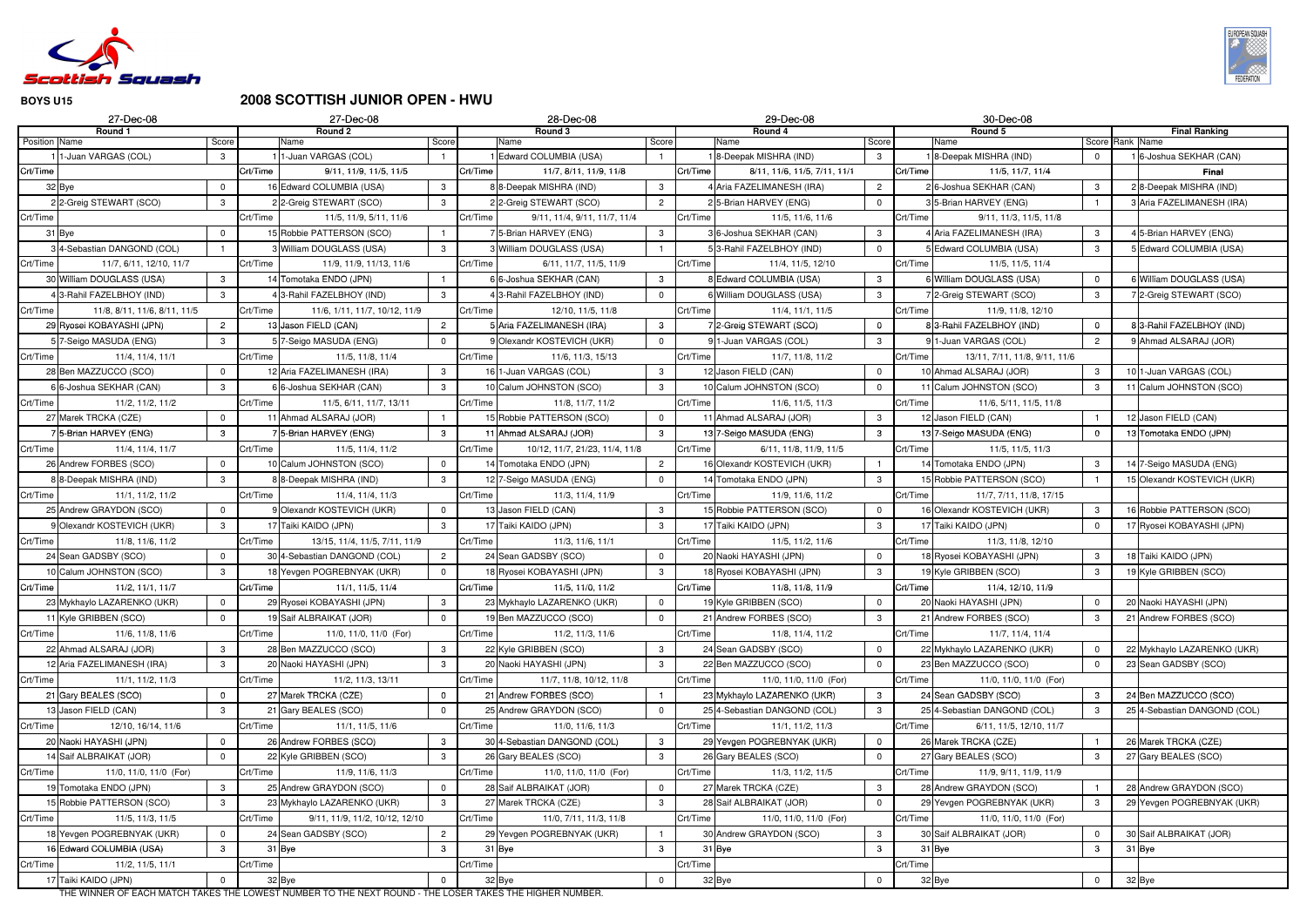

### **2008 SCOTTISH JUNIOR OPEN - HWU**

|                | 27/12/2008                 |       |                 | 27/12/2008                    |                |          | 28/12/2008                    |                |                | 28/12/2008                     |                |          | 29/12/2008                          |                |          | 30/12/2008                    |                 |    |                               |
|----------------|----------------------------|-------|-----------------|-------------------------------|----------------|----------|-------------------------------|----------------|----------------|--------------------------------|----------------|----------|-------------------------------------|----------------|----------|-------------------------------|-----------------|----|-------------------------------|
|                | Round 1                    |       |                 | Round 2                       |                |          | Round 3                       |                |                | Round 4                        |                |          | Round 5                             |                |          | Round 6                       |                 |    | <b>Final Ranking</b>          |
| Position Name  |                            | Score |                 | Name                          | Score          |          | Name                          | Score          |                | Name                           | Score          |          | Name                                | Score          |          | Name                          | Score Rank Name |    |                               |
|                | -David JONES (SCO)         | 3     |                 | 1-David JONES (SCO)           | $\Omega$       |          | Mackenzie FOSTER (CAN)        | 3 <sup>1</sup> |                | Mackenzie FOSTER (CAN)         | $\mathbf{0}$   |          | 9-Allaa RADWAN (EGY)                | 3 <sup>1</sup> |          | 9-Allaa RADWAN (EGY)          | $\mathbf{0}$    |    | 7-Millet ZARAZUA (MEX)        |
| Crt/Time       |                            |       | Crt/Time        | 12/10, 11/9, 11/4             |                | Crt/Time | 11/9, 12/10, 11/6             |                | Crt/Time       | 11/9, 11/4, 11/1               |                | Crt/Time | 11/5, 11/2, 11/2                    |                | Crt/Time | 11/8, 11/4, 11/2              |                 |    | Final                         |
| 64             | Bye                        |       | 32              | Mackenzie FOSTER (CAN)        | 3              | 16       | Valentin RAPP (GER)           | $\Omega$       | 8              | 9-Allaa RADWAN (EGY)           |                |          | Tyler OLSON (CAN)                   | 0              |          | 7-Millet ZARAZUA (MEX)        | $\mathbf{3}$    |    | 9-Allaa RADWAN (EGY)          |
| $\overline{2}$ | 2-Douglas KEMPSELL (SCO)   | -3    |                 | 2-Douglas KEMPSELL (SCO)      |                |          | Johannes THÜRAUF (GER)        |                | $\overline{2}$ | Ahmed-Hisham-Essam ANWAR (EGY  |                |          | 7-Millet ZARAZUA (MEX)              | 3              | 3        | 9-Hugo VARELA-CAMPO (ESP)     | $\overline{2}$  |    | Tyler OLSON (CAN)             |
| Crt/Time       |                            |       | Crt/Time        | 11/7, 11/5, 7/11, 11/9        |                | Crt/Time | 11/9, 11/7, 9/11, 11/8        |                | Crt/Time       | 11/7, 11/2, 11/5               |                | Crt/Time | 13/11, 11/4, 11/5                   |                | Crt/Time | 8/11, 11/4, 6/11, 11/6, 11/3  |                 |    |                               |
| 63             | Bye                        |       | -31             | Johannes THÜRAUF (GER)        |                | 15       | Ahmed-Hisham-Essam ANWAR (EGY | 3              |                | -Millet ZARAZUA (MEX)          |                |          | 9-Hugo VARELA-CAMPO (ESP)           | 0              |          | Tyler OLSON (CAN)             | $\mathbf{3}$    |    | 9-Hugo VARELA-CAMPO (ESP      |
| -3             | 4-Alex BOWDEN (ENG)        | 3     | 3               | 4-Alex BOWDEN (ENG)           | 3              | 3        | 4-Alex BOWDEN (ENG)           | $\mathbf{0}$   | 3              | 9-Hugo VARELA-CAMPO (ESP)      | -3             | 5        | 3-Greg LOBBAN (SCO)                 | $\mathbf{0}$   | -5       | Mackenzie FOSTER (CAN)        | 3               |    | Mackenzie FOSTER (CAN)        |
| Crt/Time       |                            |       | Crt/Time        | 13/11, 11/8, 7/11, 8/11, 11/5 |                | Crt/Time | 11/8, 11/6, 11/6              |                | Crt/Time       | 11/4, 11/7, 11/7               |                | Crt/Time | 11/0, 11/0, 11/0 (For)              |                | Crt/Time | 11/0, 11/0, 11/0 (For)        |                 |    |                               |
| 62             | Bye                        |       | 30              | Adam ENGEL (CAN)              | 2              | 14       | 9-Hugo VARELA-CAMPO (ESP)     | 3              |                | 8-Ewen URQUHART (SCO)          |                |          | Mackenzie FOSTER (CAN)              | 3              |          | hmed-Hisham-Essam ANWAR (EGY  | $\overline{0}$  |    | Ahmed-Hisham-Essam ANWAR (EGY |
|                | 3-Greg LOBBAN (SCO)        | 3     |                 | 3-Greg LOBBAN (SCO)           | 3              |          | 3-Greg LOBBAN (SCO)           | 3              |                | 3-Greg LOBBAN (SCO)            |                |          | 8-Ewen URQUHART (SCO)               |                |          | 8-Ewen URQUHART (SCO)         | 3               |    | 8-Ewen URQUHART (SCO)         |
| Crt/Time       |                            |       | Crt/Time        | 12/10, 11/5, 9/11, 4/11, 11/3 |                | Crt/Time | 4/11, 8/11, 11/2, 11/5, 11/6  |                | Crt/Time       | 11/6, 11/7, 11/8               |                | Crt/Time | 11/8, 11/6, 11/13, 12/10            |                | Crt/Time | 11/0, 11/0, 11/0 (For)        |                 |    |                               |
| 61             | Bye                        |       | 29              | Albert SHOIHET (CAN)          | $\overline{2}$ | 13       | 9-Ross LAWRIE (SCO)           | $\overline{2}$ |                | Tyler OLSON (CAN)              | 3              |          | Ahmed-Hisham-Essam ANWAR (EGY)      | 3              |          | 3-Greg LOBBAN (SCO)           | $\mathbf 0$     |    | 3-Greg LOBBAN (SCO)           |
| 5              | 5-Ally MCCORQUODALE (SCO)  | -3    | -5              | 5-Ally MCCORQUODALE (SCO)     | $\Omega$       |          | Tyler OLSON (CAN)             | $\mathbf{3}$   | -9             | 6-Sven LEMMERMANN (GER)        | -3             |          | 6-Sven LEMMERMANN (GER)             | 3              | -9       | 6-Sven LEMMERMANN (GER        | 3               |    | 6-Sven LEMMERMANN (GER)       |
| Crt/Time       |                            |       | Crt/Time        | 11/5, 11/5, 11/4              |                | Crt/Time | 11/7, 11/9, 9/11, 11/9        |                | Crt/Time       | 11/5, 11/3, 11/4               |                | Crt/Time | 11/5, 11/7, 7/11, 13/11             |                | Crt/Time | 11/2, 7/11, 11/9, 11/5        |                 |    |                               |
| 60             | Bye                        |       | 28              | Tyler OLSON (CAN)             | 3              | 12       | Rui SOARES (POR)              |                |                | Valentin RAPP (GER)            |                | 12       | 9-Ross LAWRIE (SCO)                 |                | 10       | 9-Athan PAGE (RSA)            |                 |    | 9-Athan PAGE (RSA)            |
|                | 8-Ewen URQUHART (SCO)      | 3     |                 | 8-Ewen URQUHART (SCO)         | 3              |          | 8-Ewen URQUHART (SCO)         | 3              | 10             | 9-Athan PAGE (RSA)             |                | 10       | 9-Athan PAGE (RSA)                  | 3              | 11       | 4-Alex BOWDEN (ENG)           | 3               |    | 4-Alex BOWDEN (ENG)           |
| Crt/Time       |                            |       | Crt/Time        | 13/11, 11/7, 12/10            |                | Crt/Time | 11/2, 4/11, 11/3, 11/7        |                | Crt/Time       | 12/10, 11/6, 3/11, 11/9        |                | Crt/Time | 11/8, 11/9, 11/7                    |                | Crt/Time | 15/13, 11/9, 9/11, 6/11, 11/4 |                 |    |                               |
| 59             | Bye                        |       | 27              | Jason BYRNE (RSA)             |                | 11       | 9-Jose MARIA-RIBEIRO (POR     |                | 15             | Johannes THÜRAUF (GER)         |                |          | 4-Alex BOWDEN (ENG)                 | $\Omega$       | 12       | 9-Ross LAWRIE (SCO)           | $\overline{c}$  |    | 9-Ross LAWRIE (SCO)           |
|                | -Millet ZARAZUA (MEX)      | 3     |                 | 7-Millet ZARAZUA (MEX)        | 3              |          | 7-Millet ZARAZUA (MEX)        | 3              | 11             | 9-Jose MARIA-RIBEIRO (POR)     |                | 13       | Rui SOARES (POR)                    |                | 13       | Valentin RAPP (GER)           | 3               |    | Valentin RAPP (GER)           |
| Crt/Time       |                            |       | Crt/Time        | 11/7, 7/11, 11/5, 11/6        |                | Crt/Time | 11/1, 11/4, 11/2              |                | Crt/Time       | 11/4, 11/6, 12/10              |                | Crt/Time | 13/15, 11/1, 11/7, 11/5             |                | Crt/Time | 11/9, 11/5, 11/7              |                 |    |                               |
| 58             | Bye                        |       | 26              | Julian KIRBY (USA)            |                | 10       | 9-Athan PAGE (RSA)            | $\Omega$       |                | 4-Alex BOWDEN (ENG)            |                | 16       | Valentin RAPP (GER)                 | 3              | 14       | Johannes THÜRAUF (GER)        | $\mathbf 0$     |    | Johannes THÜRAUF (GER)        |
| 8              | 6-Sven LEMMERMANN (GER)    | -3    |                 | 6-Sven LEMMERMANN (GER)       | $\mathbf{3}$   |          | 6-Sven LEMMERMANN (GER)       |                | 12             | Rui SOARES (POR)               |                | 14       | 9-Jose MARIA-RIBEIRO (POR)          | $\Omega$       | 15       | 9-Jose MARIA-RIBEIRO (POR     | $\mathbf{3}$    |    | 9-Jose MARIA-RIBEIRO (POR)    |
| Crt/Time       |                            |       | Crt/Time        | 11/4, 11/3, 11/4              |                | Crt/Time | 12/14, 11/3, 11/7, 11/9       |                | Crt/Time       | 11/8, 11/9, 11/8               |                | Crt/Time | 11/7, 11/1, 11/6                    |                | Crt/Time | 11/8, 11/9, 9/11, 11/8        |                 |    |                               |
| 57             | Bye                        |       | 25              | Mariano BURDET (ARG)          |                |          | 9-Allaa RADWAN (EGY)          | 3              | 13             | 9-Ross LAWRIE (SCO)            |                | 15       | Johannes THÜRAUF (GER)              | 3              | 16       | Rui SOARES (POR)              |                 |    | Rui SOARES (POR)              |
| 9              | 9-Allaa RADWAN (EGY)       | 3     | -9              | 9-Allaa RADWAN (EGY)          | 3              | 17       | 9-Christopher LEIPER (SCO)    | 3              | 17             | 9-Christopher LEIPER (SCO)     | $\Omega$       | 17       | Michael MCCUE (CAN)                 | 3              | 17       | Michael MCCUE (CAN)           | 3               |    | Michael MCCUE (CAN)           |
| Crt/Time       |                            |       | Crt/Time        | 11/7, 11/4, 11/9              |                | Crt/Time | 11/4, 11/7, 11/6              |                | Crt/Time       | 11/4, 11/5, 11/6               |                | Crt/Time | 6/11, 11/6, 11/5, 14/12             |                | Crt/Time | 10/12, 11/6, 11/1, 11/4       |                 |    |                               |
| 56             | Bye                        |       | 24              | Michael MCCUE (CAN)           |                | 37       | Bruno SANGUINETTI (ARG)       | $\Omega$       | 24             | Michael MCCUE (CAN)            |                | 20       | Christopher SHINNIE (SCO)           |                | 18       | Facundo ETIENOT (ARG)         |                 |    | Facundo ETIENOT (ARG)         |
| 10             | 9-Athan PAGE (RSA)         |       | 10              | 9-Athan PAGE (RSA)            | 3              | 18       | 9-Tyrone DANIELS (RSA)        | 3              | 18             | 9-Tyrone DANIELS (RSA)         |                | 18       | 9-Tyrone DANIELS (RSA)              | $\mathbf{0}$   | 19       | 9-Tyrone DANIELS (RSA)        | 3               |    | 9-Tyrone DANIELS (RSA)        |
| Crt/Time       |                            |       | Crt/Time        | 11/4, 11/5, 11/4              |                | Crt/Time | 11/6, 11/8, 12/10             |                | Crt/Time       | 2/11, 9/11, 12/10, 11/7, 15/13 |                | Crt/Time | 11/5, 13/11, 11/3                   |                | Crt/Time | 11/9, 2/11, 11/4, 13/11       |                 |    |                               |
| 55             | Bye                        |       | 23              | Jamie HENDERSON (SCO)         | $\Omega$       | 36       | Sam ELLIS (ENG)               | $\mathbf{0}$   | 23             | Julian KIRBY (USA)             | 2              | 19       | Facundo ETIENOT (ARG)               | 3              | 20       | Christopher SHINNIE (SCO)     |                 |    | 20 Christopher SHINNIE (SCO)  |
| 11             | 9-Jose MARIA-RIBEIRO (POR) | -3    | 11              | 9-Jose MARIA-RIBEIRO (POR)    | 3              | 19       | Craig STEPHENS (RSA)          |                | 19             | Facundo ETIENOT (ARG)          |                | 21       | Derek FIELD (CAN)                   | 3              | 21       | Derek FIELD (CAN)             | $\overline{2}$  |    | 21 Jason BYRNE (RSA)          |
| Crt/Time       |                            |       | Crt/Time        | 10/12, 11/5, 11/6, 11/4       |                | Crt/Time | 11/3, 5/11, 17/15, 11/3       |                | Crt/Time       | 11/3, 11/4, 11/5               |                | Crt/Time | 9/11, 11/5, 11/13, 11/3, 11/0 (Ret) |                | Crt/Time | 16/14, 9/11, 8/11, 11/1, 11/9 |                 |    |                               |
| 54             | Bye                        |       | 22              | Dan MCEWEN (SCO)              |                | 35       | Facundo ETIENOT (ARG)         | 3              | 22             | Jason BYRNE (RSA)              |                | 24       | 9-Christopher LEIPER (SCO)          | $\overline{c}$ | 22       | Jason BYRNE (RSA)             | $\mathbf{3}$    |    | 22 Derek FIELD (CAN)          |
| 12             | 9-Simon VACLAHOVSKY (GER)  | -3    | 12 <sub>2</sub> | 9-Simon VACLAHOVSKY (GER)     |                | 20       | Stefan LUBEK (ENG)            | $\Omega$       | 20             | Derek FIELD (CAN)              | $\overline{2}$ | 22       | Jason BYRNE (RSA)                   | 3              | 23       | Julian KIRBY (USA)            | $\mathbf{3}$    |    | 23 Julian KIRBY (USA)         |
| Crt/Time       |                            |       | Crt/Time        | 11/6, 10/12, 11/8, 11/5       |                | Crt/Time | 11/4, 11/7, 11/7              |                | Crt/Time       | 11/8, 4/11, 3/11, 11/9, 11/9   |                | Crt/Time | 12/10, 3/11, 8/11, 11/8, 11/8       |                | Crt/Time | 11/6, 11/3, 11/4              |                 |    |                               |
| 53             | Bye                        |       | 21              | Rui SOARES (POR)              | 3              | 34       | Derek FIELD (CAN)             | 3              | 21             | Christopher SHINNIE (SCO)      | - 3            | 23       | Julian KIRBY (USA)                  | $\overline{c}$ | 24       | 9-Christopher LEIPER (SCO)    | $\overline{0}$  |    | 24 9-Christopher LEIPER (SCO) |
| 13             | 9-Ross LAWRIE (SCO)        | 3     | 13              | 9-Ross LAWRIE (SCO)           | 3              | 21       | 9-Simon VACLAHOVSKY (GER)     | $\Omega$       | 25             | Mariano BURDET (ARG)           | $\mathcal{P}$  | 25       | 1-David JONES (SCO)                 | $\Omega$       | 25       | Albert SHOIHET (CAN)          | $\mathbf{3}$    |    | 25 Albert SHOIHET (CAN)       |
| Crt/Time       |                            |       | Crt/Time        | 11/6, 11/5, 6/11, 7/11, 11/7  |                | Crt/Time | 12/10, 11/3, 11/7             |                | Crt/Time       | 11/9, 11/5, 5/11, 7/11, 11/5   |                | Crt/Time | 11/6, 12/10, 11/7                   |                | Crt/Time | 11/9, 11/8, 13/11             |                 |    |                               |
| 52             | Bye                        |       | 20              | Stefan LUBEK (ENG)            | $\overline{2}$ | 33       | Christopher SHINNIE (SCO)     | 3              | 32             | -David JONES (SCO)             |                | 28       | Albert SHOIHET (CAN)                | 3              | 26       | Adam ENGEL (CAN)              | $\overline{0}$  |    | 26 Adam ENGEL (CAN)           |
| 14             | 9-Hugo VARELA-CAMPO (ESP)  | -3    | 14              | 9-Hugo VARELA-CAMPO (ESP)     | 3              | 22       | Dan MCEWEN (SCO)              |                | 26             | Jamie HENDERSON (SCO)          |                | 26       | 2-Douglas KEMPSELL (SCO)            | $\mathbf{0}$   | 27       | 2-Douglas KEMPSELL (SCO       | $\mathbf{3}$    |    | 27 2-Douglas KEMPSELL (SCO)   |
| Crt/Time       |                            |       | Crt/Time        | 11/4, 11/9, 11/4              |                | Crt/Time | 8/11, 11/3, 11/9, 11/8        |                | Crt/Time       | 13/11, 11/8, 11/9              |                | Crt/Time | 11/5, 11/7, 11/3                    |                | Crt/Time | 12/10, 11/8, 12/10            |                 |    |                               |
| 51             | Bye                        |       | 19              | Craig STEPHENS (RSA)          | 0              | 27       | Jason BYRNE (RSA)             | 3              | -31            | 2-Douglas KEMPSELL (SCO)       | -3             | 27       | Adam ENGEL (CAN)                    | 3              | 28       | 1-David JONES (SCO)           | $\mathbf{0}$    |    | 28 1-David JONES (SCO)        |
| 15             | 9-Tyrone DANIELS (RSA)     | 3     | 15              | 9-Tyrone DANIELS (RSA)        |                | 23       | Jamie HENDERSON (SCO)         | $\Omega$       | 27             | Dan MCEWEN (SCO)               |                |          | 5-Ally MCCORQUODALE (SCO)           | 3              | 29       | 5-Ally MCCORQUODALE (SCO      | $\mathbf{3}$    |    |                               |
|                |                            |       |                 |                               |                |          |                               |                |                |                                |                | 29       |                                     |                |          |                               |                 |    | 29 5-Ally MCCORQUODALE (SCO)  |
| Crt/Time       |                            |       | Crt/Time        | 11/6, 17/15, 7/11, 12/10      |                | Crt/Time | 11/4, 11/7, 11/4              |                | Crt/Time       | 11/1, 11/2, 11/5               |                | Crt/Time | 16/14, 8/11, 11/6, 11/5             |                | Crt/Time | 11/7, 16/14, 12/10            |                 |    |                               |
| 50             | <b>Bye</b>                 |       | 18              | Ahmed-Hisham-Essam ANWAR (EGY |                | 26       | Julian KIRBY (USA)            | 3              | 30             | Adam ENGEL (CAN)               |                | 32       | Mariano BURDET (ARG)                |                | 30       | Jamie HENDERSON (SCO)         | $\overline{0}$  | 30 | Jamie HENDERSON (SCO)         |
| 16             | 9-Christopher LEIPER (SCO) | -3    | 16              | 9-Christopher LEIPER (SCO)    | $\Omega$       | 24       | Michael MCCUE (CAN)           | 3              | 28             | 5-Ally MCCORQUODALE (SCO)      |                | 30       | Dan MCEWEN (SCO)                    | $\mathbf{2}$   | 31       | Dan MCEWEN (SCO)              | 3               |    | 31 Dan MCEWEN (SCO)           |
| Crt/Time       |                            |       | Crt/Time        | 11/9, 11/5, 11/5              |                | Crt/Time | 11/3, 11/6, 11/6              |                | Crt/Time       | 11/8, 11/5, 9/11, 12/10        |                | Crt/Time | 11/13, 13/11, 8/11, 13/11, 14/12    |                | Crt/Time | 11/4, 12/10, 11/3             |                 |    |                               |
| 49 Bye         |                            |       | 17              | Valentin RAPP (GER)           | 3              | 25       | Mariano BURDET (ARG)          | $\overline{0}$ | 29             | Albert SHOIHET (CAN)           | 3              | 31       | Jamie HENDERSON (SCO)               | 3              | 32       | Mariano BURDET (ARG)          | $\overline{0}$  |    | 32 Mariano BURDET (ARG)       |

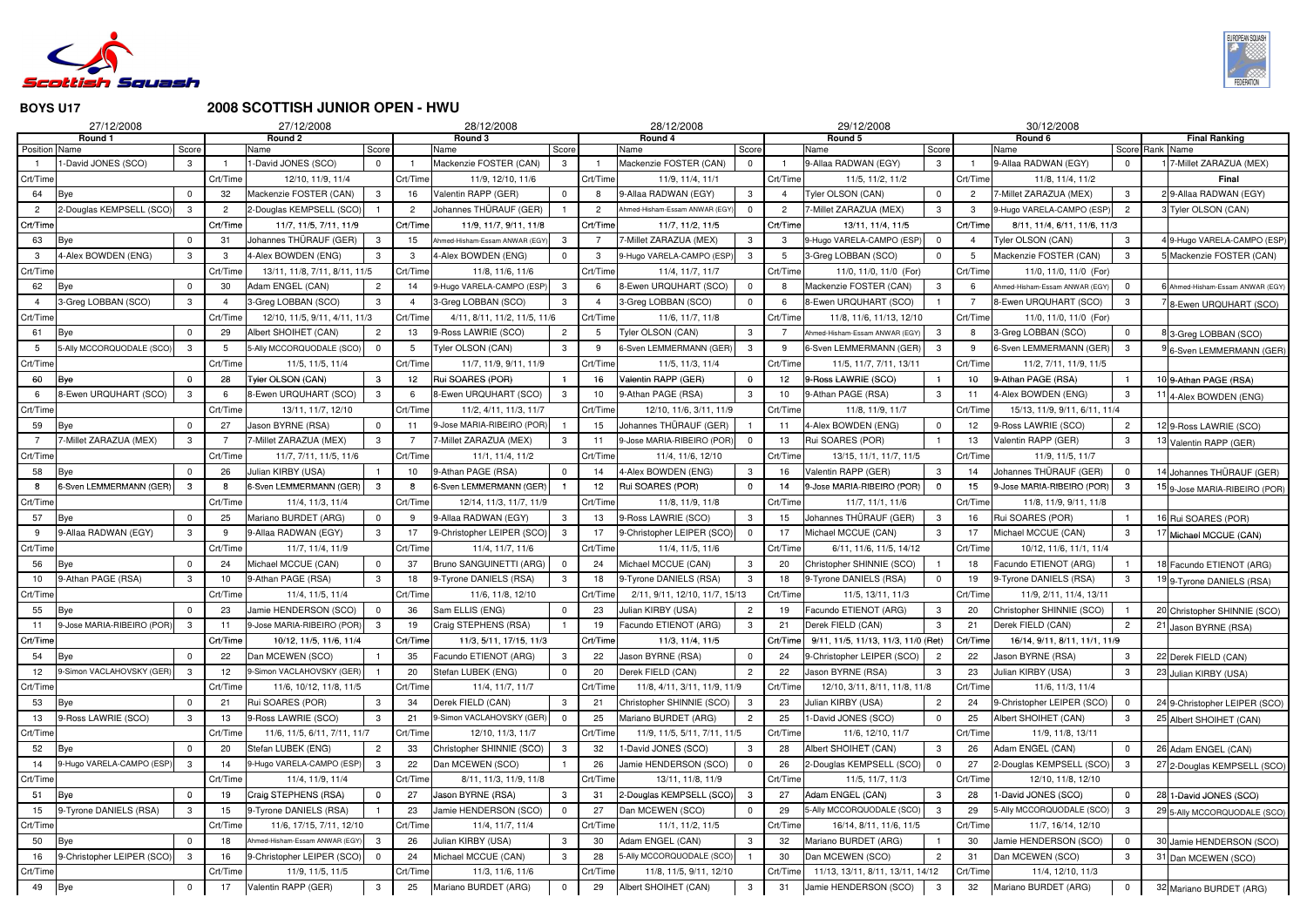| 17              | Valentin RAPP (GER)           | 3              | 33       | Christopher SHINNIE (SCO)      | $\mathbf{3}$   | 28       | 5-Ally MCCORQUODALE (SCO) | $\mathbf{3}$   | 33       | 9-Simon VACLAHOVSKY (GER) | 3            | 33       | 9-Simon VACLAHOVSKY (GER) | $\mathbf{3}$   | 33       | 9-Simon VACLAHOVSKY (GER) |                | 33 Craig STEPHENS (RSA)      |
|-----------------|-------------------------------|----------------|----------|--------------------------------|----------------|----------|---------------------------|----------------|----------|---------------------------|--------------|----------|---------------------------|----------------|----------|---------------------------|----------------|------------------------------|
| Crt/Time        |                               |                | Crt/Time | 11/5, 11/0, 11/6               |                | Crt/Time | 11/5, 11/5, 11/3          |                | Crt/Time | 11/4, 11/3, 11/4          |              | Crt/Time | 11/0, 11/6, 11/2          |                | Crt/Time | 13/11, 11/7, 11/13, 11/6  |                |                              |
| 48              | Bye                           | $\mathbf 0$    | 41       | Sean GRAHAM (SCO)              | $\overline{0}$ | 38       | Michael BOYNE (SCO)       | $\mathbf 0$    | 36       | Sam ELLIS (ENG)           | $\mathbf 0$  | 38       | Michael BOYNE (SCO)       | $\mathbf 0$    | 34       | Craig STEPHENS (RSA)      | $\mathbf{3}$   | 34 9-Simon VACLAHOVSKY (GER) |
| 18              | Ahmed-Hisham-Essam ANWAR (EGY | $\mathbf{3}$   | 34       | Derek FIELD (CAN)              | $\mathbf{3}$   | 29       | Albert SHOIHET (CAN)      | 3 <sup>1</sup> | 34       | Stefan LUBEK (ENG)        | $\Omega$     | 34       | Craig STEPHENS (RSA)      | $3^{\circ}$    | 35       | Jonathan BRINK (RSA)      | 3              | 35 Jonathan BRINK (RSA)      |
| Crt/Time        |                               |                | Crt/Time | 11/0, 11/0, 11/0 (Ret)         |                | Crt/Time | 13/11, 7/11, 11/6, 11/8   |                | Crt/Time | 11/6, 11/7, 11/7          |              | Crt/Time | 11/3, 11/7, 11/8          |                | Crt/Time | 11/6, 9/11, 11/6, 11/3    |                |                              |
| 47              | Bye                           | $\mathbf 0$    | 40       | Aria FAZELIMANESH (IRN)        | $\overline{0}$ | 39       | Jonathan BRINK (RSA)      |                | 35       | Craig STEPHENS (RSA)      | 3            | 37       | Bruno SANGUINETTI (ARG)   | $\overline{0}$ | 36       | Sam ELLIS (ENG)           |                | 36 Sam ELLIS (ENG)           |
| 19              | Craig STEPHENS (RSA)          | $3^{\circ}$    | 35       | Facundo ETIENOT (ARG)          | $\mathbf{3}$   | 30       | Adam ENGEL (CAN)          | $\mathbf{3}$   | 37       | Bruno SANGUINETTI (ARG)   | 3            | 35       | Stefan LUBEK (ENG)        | $\Omega$       | 37       | Bruno SANGUINETTI (ARG)   | $\mathbf{3}$   | 37 Bruno SANGUINETTI (ARG)   |
| Crt/Time        |                               |                | Crt/Time | 11/6, 11/9, 11/8               |                | Crt/Time | 11/0, 11/0, 11/0 (Ret)    |                | Crt/Time | 11/0, 11/0, 11/0 (Ret)    |              | Crt/Time | 11/5, 11/8, 11/9          |                | Crt/Time | 11/9, 11/6, 11/6          |                |                              |
| 46              | Bye                           | $\Omega$       | 39       | Jonathan BRINK (RSA)           | $\overline{0}$ | 40       | Aria FAZELIMANESH (IRN)   | $\mathbf 0$    | 40       | Aria FAZELIMANESH (IRN)   | $\Omega$     | 39       | Jonathan BRINK (RSA)      | $\mathbf{3}$   | 38       | Michael BOYNE (SCO)       | $\mathbf 0$    | 38 Michael BOYNE (SCO)       |
| 20              | Stefan LUBEK (ENG)            | $\mathbf{3}$   | 36       | Michael BOYNE (SCO)            | $\Omega$       | 31       | 2-Douglas KEMPSELL (SCO)  | $\mathbf{3}$   | 38       | Michael BOYNE (SCO)       | 3            | 36       | Sam ELLIS (ENG)           | $3^{\circ}$    | 39       | Stefan LUBEK (ENG)        | 3              | 39 Stefan LUBEK (ENG)        |
| Crt/Time        |                               |                | Crt/Time | 11/7, 11/4, 11/0 (Ret)         |                | Crt/Time | 11/3, 11/3, 11/3          |                | Crt/Time | 11/5, 11/5, 11/3          |              | Crt/Time | 11/9, 11/7, 11/4          |                | Crt/Time | 11/7, 11/4, 11/7          |                |                              |
| 45              | Bye                           | $\Omega$       | 38       | Sam ELLIS (ENG)                | $\mathbf{3}$   | 41       | Sean GRAHAM (SCO)         | $\overline{0}$ | 41       | Sean GRAHAM (SCO)         | $\mathbf 0$  | 41       | Sean GRAHAM (SCO)         | $\overline{0}$ | 40       | Allan MCKAY (SCO)         | $\overline{0}$ | 40 Allan MCKAY (SCO)         |
| 21              | Rui SOARES (POR)              | $\mathbf{3}$   | 37       | Allan MCKAY (SCO)              | $\overline{2}$ | 32       | 1-David JONES (SCO)       | 3 <sup>1</sup> | 39       | Jonathan BRINK (RSA)      | $\mathbf{3}$ | 40       | Aria FAZELIMANESH (IRN)   | $\mathbf 0$    | 41       | Sean GRAHAM (SCO)         | $\mathbf{3}$   | 41 Sean GRAHAM (SCO)         |
| Crt/Time        |                               |                | Crt/Time | 10/12, 6/11, 12/10, 11/9, 11/9 |                | Crt/Time | 11/3, 11/8, 11/4          |                | Crt/Time | 11/0, 11/5, 10/12, 11/2   |              | Crt/Time | 11/0, 11/0, 11/0 (Ret)    |                | Crt/Time | 11/0, 11/0, 11/0 (Ret)    |                |                              |
| 44              | <b>Bye</b>                    | $\mathbf 0$    | 42       | Bruno SANGUINETTI (ARG)        |                | 42       | Allan MCKAY (SCO)         | $\overline{0}$ | 42       | Allan MCKAY (SCO)         |              | 42       | Allan MCKAY (SCO)         | $\mathbf{3}$   | 42       | Aria FAZELIMANESH (IRN)   | $\mathbf 0$    | 42 Aria FAZELIMANESH (IRN)   |
| 22              | Dan MCEWEN (SCO)              | $\mathbf{3}$   | 43       | Bye                            | $3^{\circ}$    | 43       | Bye                       | 3 <sup>1</sup> | 43       | Bye                       | 3            | 43       | Bye                       | $\mathbf{3}$   | 43       | <b>Bye</b>                | $\mathbf{3}$   | $43$ Bye                     |
| Crt/Time        |                               |                | Crt/Time |                                |                | Crt/Time |                           |                | Crt/Time |                           |              | Crt/Time |                           |                | Crt/Time |                           |                |                              |
| 43              | Bye                           | $\Omega$       | 44       | <b>Bye</b>                     | $\Omega$       | 44       | <b>Bye</b>                | $\overline{0}$ | 44       | <b>Bye</b>                | $\Omega$     | 44       | Bye                       | $\mathbf 0$    | 44       | Bye                       | $\overline{0}$ | 44 Bye                       |
| 23              | Jamie HENDERSON (SCO)         | $\mathbf{3}$   | 45       | Bye                            | $\mathbf{3}$   | 45       | Bye                       | 3              | 45       | <b>Bye</b>                | 3            | 45       | Bye                       | $\mathbf{3}$   | 45       | <b>Bye</b>                | $\mathbf{3}$   | 45 Bye                       |
| Crt/Time        | 12/14, 11/1, 11/9, 11/4       |                | Crt/Time |                                |                | Crt/Time |                           |                | Crt/Time |                           |              | Crt/Time |                           |                | Crt/Time |                           |                |                              |
| 42              | Bruno SANGUINETTI (ARG)       |                | 46       | Bye                            | $\overline{0}$ | 46       | Bye                       | $\mathbf 0$    | 46       | Bye                       | $\Omega$     | 46       | Bye                       | $\mathbf 0$    | 46       | Bye                       | $\mathbf 0$    | 46 Bye                       |
| 24              | Michael MCCUE (CAN)           | $\mathbf{3}$   | 47       | <b>Bye</b>                     | 3              | 47       | <b>Bye</b>                | 3              | 47       | Bye                       | 3            | 47       | Bye                       | 3              | 47       | <b>Bye</b>                | 3              | 47 Bye                       |
| Crt/Time        | 11/2, 11/5, 11/0              |                | Crt/Time |                                |                | Crt/Time |                           |                | Crt/Time |                           |              | Crt/Time |                           |                | Crt/Time |                           |                |                              |
| 41              | Sean GRAHAM (SCO)             | $\mathbf 0$    | 48       | Bye                            | $\overline{0}$ | 48       | Bye                       | $\mathbf 0$    | 48       | Bye                       | $\Omega$     | 48       | Bye                       | $\mathbf 0$    | 48       | <b>Bye</b>                | $\mathbf 0$    | 48 Bye                       |
| 25              | Aria FAZELIMANESH (IRN)       | $\Omega$       | 49       | <b>Bye</b>                     | $\mathbf{3}$   | 49       | Bye                       | 3              | 49       | Bye                       | 3            | 49       | Bye                       | 3              | 49       | <b>Bye</b>                | 3              | 49 Bye                       |
| Crt/Time        | 11/0, 11/0, 11/0 (Ret)        |                | Crt/Time |                                |                | Crt/Time |                           |                | Crt/Time |                           |              | Crt/Time |                           |                | Crt/Time |                           |                |                              |
| 40              | Mariano BURDET (ARG)          | $\mathbf{3}$   | 50       | Bye                            | $\Omega$       | 50       | Bye                       | $\mathbf 0$    | 50       | <b>Bye</b>                | $\Omega$     | 50       | Bye                       | $\overline{0}$ | 50       | <b>Bye</b>                | $\mathbf 0$    | $50$ Bye                     |
| 26              | Julian KIRBY (USA)            | $\mathbf{3}$   | 51       | <b>Bye</b>                     | 3              | 51       | Bye                       | 3              | 51       | Bye                       | 3            | 51       | Bye                       | 3              | 51       | <b>Bye</b>                | 3              | $51$ Bye                     |
| Crt/Time        | 11/6, 11/6, 11/8              |                | Crt/Time |                                |                | Crt/Time |                           |                | Crt/Time |                           |              | Crt/Time |                           |                | Crt/Time |                           |                |                              |
| 39              | Jonathan BRINK (RSA)          | $\Omega$       | 52       | Bye                            | $\Omega$       | 52       | Bye                       | $\mathbf 0$    | 52       | Bye                       | $\Omega$     | 52       | Bye                       | $\overline{0}$ | 52       | <b>Bye</b>                | $\overline{0}$ | 52 Bye                       |
| 27              | Sam ELLIS (ENG)               | $\Omega$       | 53       | <b>Bye</b>                     | 3              | 53       | Bye                       | 3              | 53       | Bye                       | 3            | 53       | Bye                       | 3              | 53       | <b>Bye</b>                | 3              | $53$ Bye                     |
| Crt/Time        | 11/6, 11/4, 11/9              |                | Crt/Time |                                |                | Crt/Time |                           |                | Crt/Time |                           |              | Crt/Time |                           |                | Crt/Time |                           |                |                              |
| 38              | Jason BYRNE (RSA)             | $\mathbf{3}$   | 54       | Bye                            | $\overline{0}$ | 54       | <b>Bye</b>                | $\overline{0}$ | 54       | Bye                       | $\mathbf 0$  | 54       | Bye                       | $\overline{0}$ | 54       | <b>Bye</b>                | $\mathbf 0$    | $54$ Bye                     |
| 28              | Allan MCKAY (SCO)             | $\Omega$       | 55       | <b>Bye</b>                     | $\mathbf{3}$   | 55       | <b>Bye</b>                | 3              | 55       | Bye                       | 3            | 55       | Bye                       | 3              | 55       | <b>Bye</b>                | 3              | $55$ Bye                     |
| Crt/Time        | 11/1, 11/4, 11/3              |                | Crt/Time |                                |                | Crt/Time |                           |                | Crt/Time |                           |              | Crt/Time |                           |                | Crt/Time |                           |                |                              |
| 37              | Tyler OLSON (CAN)             | $\mathbf{3}$   | 56       | <b>Bye</b>                     | 0              | 56       | <b>Bye</b>                | $\mathbf 0$    | 56       | Bye                       | $\mathbf{0}$ | 56       | Bye                       | $\mathbf 0$    | 56       | <b>Bye</b>                | $\mathbf 0$    | 56 Bye                       |
| 29              | Albert SHOIHET (CAN)          | 3              | 57       | <b>Bye</b>                     | $\mathbf{3}$   | 57       | <b>Bye</b>                | 3              | 57       | Bye                       | 3            | 57       | Bye                       | $\mathbf{3}$   | 57       | <b>Bye</b>                | 3              | $57$ Bye                     |
| Crt/Time        | 11/0, 11/3, 11/5              |                | Crt/Time |                                |                | Crt/Time |                           |                | Crt/Time |                           |              | Crt/Time |                           |                | Crt/Time |                           |                |                              |
| 36              | Michael BOYNE (SCO)           | $\mathbf 0$    | 58       | <b>Bye</b>                     | $\mathbf 0$    | 58       | <b>Bye</b>                | $\mathbf 0$    | 58       | Bye                       | $\mathbf 0$  | 58       | Bye                       | $\overline{0}$ | 58       | <b>Bye</b>                | $\mathbf 0$    | 58 Bye                       |
| 30 <sub>o</sub> | Adam ENGEL (CAN)              | $\mathbf{3}$   | 59       | <b>Bye</b>                     | $\mathbf{3}$   | 59       | Bye                       | $\mathbf{3}$   | 59       | <b>Bye</b>                | 3            | 59       | <b>Bye</b>                | $\mathbf{3}$   | 59       | Bye                       | $\mathbf{3}$   | 59 Bye                       |
| Crt/Time        | 11/7, 11/3, 11/7              |                | Crt/Time |                                |                | Crt/Time |                           |                | Crt/Time |                           |              | Crt/Time |                           |                | Crt/Time |                           |                |                              |
| 35              | Facundo ETIENOT (ARG)         | $\mathbf 0$    | 60       | <b>Bye</b>                     | $\mathbf 0$    | 60       | <b>Bye</b>                | $\mathbf 0$    | 60       | <b>Bye</b>                | $\mathbf 0$  | 60       | Bye                       | $\overline{0}$ | 60       | <b>Bye</b>                | $\overline{0}$ | 60 Bye                       |
| 31              | Johannes THÜRAUF (GER)        | 3              | 61       | <b>Bye</b>                     | $\mathbf{3}$   | 61       | Bye                       | 3              | 61       | Bye                       | 3            | 61       | Bye                       | 3              | 61       | <b>Bye</b>                | 3              | $61$ Bye                     |
| Crt/Time        | 11/6, 11/6, 3/11, 11/13, 11/7 |                | Crt/Time |                                |                | Crt/Time |                           |                | Crt/Time |                           |              | Crt/Time |                           |                | Crt/Time |                           |                |                              |
| 34              | Derek FIELD (CAN)             | $\overline{2}$ | 62       | <b>Bye</b>                     | $\mathbf 0$    | 62       | Bye                       | $\mathbf 0$    | 62       | <b>Bye</b>                | $\mathbf{0}$ | 62       | <b>Bye</b>                | $\overline{0}$ | 62       | <b>Bye</b>                | $\mathbf 0$    | $62$ Bye                     |
| 32              | Christopher SHINNIE (SCO)     | $\overline{0}$ | 63       | <b>Bye</b>                     | $\mathbf{3}$   | 63       | <b>Bye</b>                | 3              | 63       | <b>Bye</b>                | 3            | 63       | Bye                       | 3              | 63       | <b>Bye</b>                | 3              | 63 Bye                       |
| Crt/Time        | 15/13, 11/8, 11/7             |                | Crt/Time |                                |                | Crt/Time |                           |                | Crt/Time |                           |              | Crt/Time |                           |                | Crt/Time |                           |                |                              |
| 33              | Mackenzie FOSTER (CAN)        | 3              | 64       | <b>Bye</b>                     | 0              | 64       | <b>Bye</b>                | $\mathbf 0$    | 64       | <b>Bye</b>                | $\mathbf{0}$ | 64       | <b>Bye</b>                | $\overline{0}$ | 64       | <b>Bye</b>                | $\overline{0}$ | 64 Bye                       |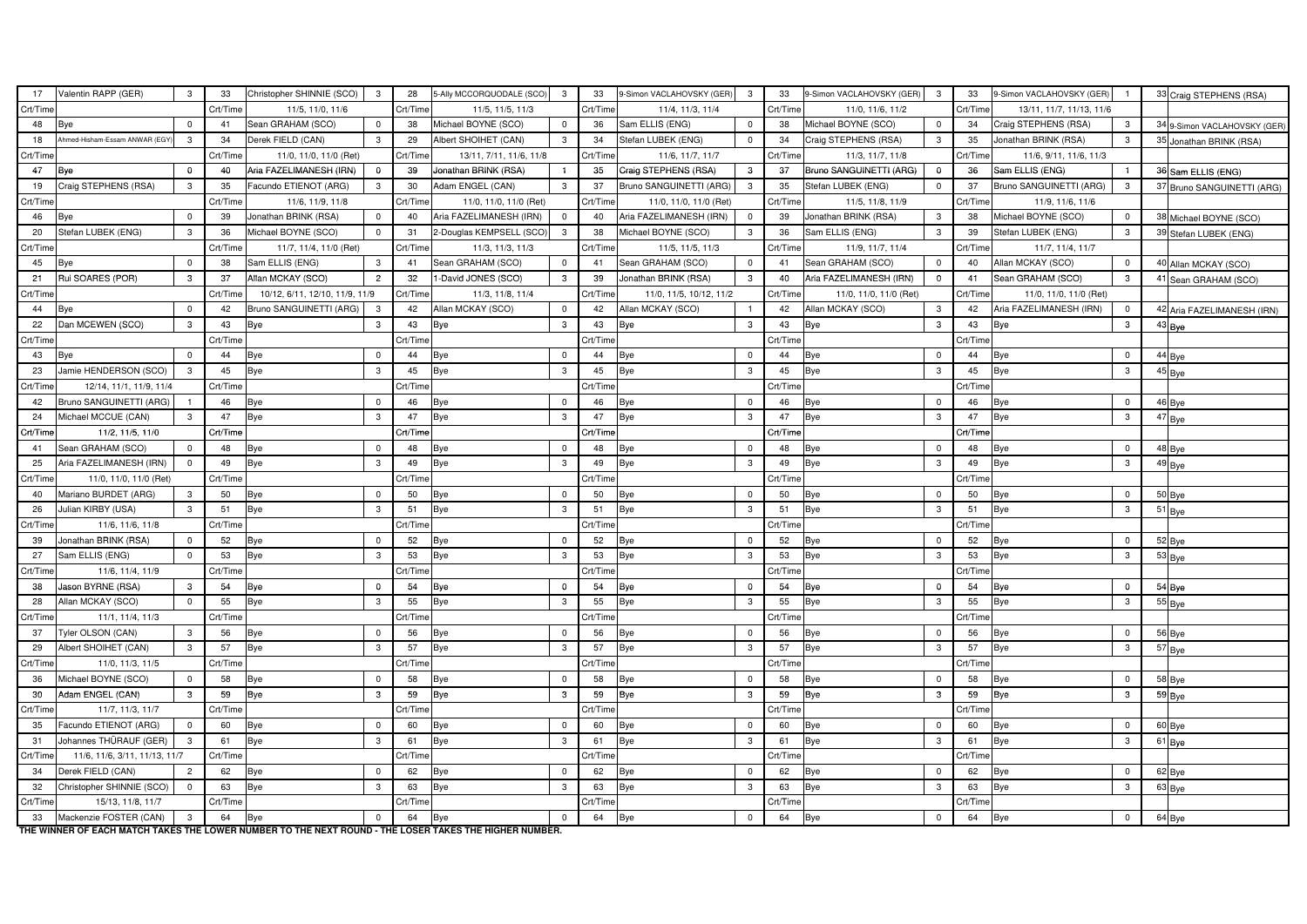

# **2008 SCOTTISH JUNIOR OPEN - HWU**

| 27-Dec-08                                               |                                |          | 27-Dec-08                                           |                |          | 28-Dec-08                                                    |                |          | 29-Dec-08                                       |                                | 30-Dec-08                                        |                |                                                  |
|---------------------------------------------------------|--------------------------------|----------|-----------------------------------------------------|----------------|----------|--------------------------------------------------------------|----------------|----------|-------------------------------------------------|--------------------------------|--------------------------------------------------|----------------|--------------------------------------------------|
| Round 1<br>Position Name                                | Score                          |          | Round 2<br>Name                                     | Score          |          | Round 3<br>Name                                              | Score          |          | Round 4<br>Name                                 | Score                          | Round 5<br>Name                                  |                | <b>Final Ranking</b><br>Score Rank Name          |
| 1-Christopher FERGUSON (SCO)                            | 3                              |          | -Christopher FERGUSON (SCO)                         | 3              |          | 1-Christopher FERGUSON (SCO)                                 | $\overline{2}$ |          | 6-Nicholas SACHVIE (CAN)                        | $\mathbf{3}$                   | 6-Nicholas SACHVIE (CAN)                         | 3              | 16-Nicholas SACHVIE (CAN)                        |
| Crt/Time<br>11/5, 12/10, 11/4                           |                                | Crt/Time | 11/2, 11/2, 11/7                                    |                | Crt/Time | 7/11, 11/8, 6/11, 11/8, 13/11                                |                | Crt/Time | 9/11, 11/1, 11/3, 11/6                          |                                | Crt/Time<br>5/11, 9/11, 11/5, 11/8, 11/7         |                | <b>Final</b>                                     |
| 32 Sehyun LEE (KOR)                                     | $\overline{0}$                 |          | 16 Andres CRUZ (COL)                                | $\Omega$       |          | 8 6-Nicholas SACHVIE (CAN)                                   | 3              |          | 4 Ahmed HOSNY (EGY)                             |                                | 25-Todd HARRITY (USA)                            | $\overline{2}$ | 2 5-Todd HARRITY (USA)                           |
| 2 2-Christian BARZ (GER)                                |                                |          | 2 Jonathan RAMOS (MEX)                              | 3              |          | 2 Jonathan RAMOS (MEX)                                       | $\Omega$       |          | 25-Todd HARRITY (USA)                           | $\mathbf{3}$                   | Leandro ROMIGLIO (ARG)                           | 3              | 3 Leandro ROMIGLIO (ARG)                         |
| Crt/Time<br>11/3, 11/6, 10/11, 11/6                     |                                | Crt/Time | 12/10, 11/6, 11/5                                   |                | Crt/Time | 11/7, 13/11, 11/6                                            |                | Crt/Time | 11/8, 11/4, 11/5                                |                                | Crt/Time<br>11/8, 3/11, 11/7, 11/7               |                |                                                  |
| 31 Jonathan RAMOS (MEX)                                 | 3                              |          | 15 Dominik BRAUNFELS (GER)                          |                |          | 75-Todd HARRITY (USA)                                        | 3              |          | 3 Leandro ROMIGLIO (ARG)                        | $\overline{0}$                 | 4 Ahmed HOSNY (EGY)                              |                | 4 Ahmed HOSNY (EGY)                              |
| 4-Damien AROSA-RODRIGUEZ (ESP)                          |                                |          | Leandro ROMIGLIO (ARG)                              |                |          | 3 Leandro ROMIGLIO (ARG)                                     | $\mathcal{B}$  |          | 5 7-Alfredo AVILA (MEX)                         | $\mathbf{3}$                   | 57-Alfredo AVILA (MEX)                           | 3              | 5 7-Alfredo AVILA (MEX)                          |
| Crt/Time<br>11/8, 11/13, 11/3, 11/4                     |                                | Crt/Time | 11/4, 11/6, 11/6                                    |                | Crt/Time | 11/8, 11/2, 11/6                                             |                | Crt/Time | 11/9, 14/12, 11/7                               |                                | Crt/Time<br>9/11, 11/8, 12/14, 11/1, 11/1        |                |                                                  |
| 30 Leandro ROMIGLIO (ARG)                               | $\mathbf{3}$                   |          | 14 Nahuel RAMOS (ARG)                               | $\Omega$       |          | 6 Ian JUBB (SCO)                                             |                |          | 8 1-Christopher FERGUSON (SCO)                  | $\overline{0}$                 | 6 Jonathan RAMOS (MEX)                           | $\overline{2}$ | 6 Jonathan RAMOS (MEX)                           |
| 13-Andrew SCHNELL (CAN)                                 | $\mathbf{3}$                   |          | 3-Andrew SCHNELL (CAN)                              | $\overline{2}$ |          | 4 Ahmed HOSNY (EGY)                                          | 3              |          | 6 Ian JUBB (SCO)                                | $\overline{0}$                 | 7 Ian JUBB (SCO)                                 | $\mathbf{0}$   | 71-Christopher FERGUSON (SCO)                    |
| Crt/Time<br>11/4, 11/3, 11/1                            |                                | Crt/Time | 5/11, 12/10, 11/7, 5/11, 11/6                       |                | Crt/Time | 11/1, 3/11, 11/9, 8/11, 13/11                                |                | Crt/Time | 11/8, 11/8, 11/7                                |                                | 11/6, 11/3, 11/3<br>Crt/Time                     |                |                                                  |
| 29 Jorge LUNA (MEX)                                     | $\mathbf 0$                    |          | 13 Ahmed HOSNY (EGY)                                | 3              |          | 5 7-Alfredo AVILA (MEX)                                      | $\overline{2}$ |          | 7 Jonathan RAMOS (MEX)                          | $\mathbf{3}$                   | 8 1-Christopher FERGUSON (SCO)                   | $\mathbf{3}$   | 8 Ian JUBB (SCO)                                 |
| 7-Alfredo AVILA (MEX)                                   | 3                              |          | 5 7-Alfredo AVILA (MEX)                             | -3             |          | 9 Cederic LENZ (GER)                                         | 3              |          | 9 Cederic LENZ (GER)                            | $\overline{0}$                 | 9 3-Andrew SCHNELL (CAN)                         | 3              | 9 3-Andrew SCHNELL (CAN)                         |
| Crt/Time<br>11/2, 11/0, 11/3                            |                                | Crt/Time | 7/11, 11/8, 7/11, 11/8, 11/7                        |                | Crt/Time | 12/10, 11/4, 11/6                                            |                | Crt/Time | 12/10, 11/8, 11/7                               |                                | Crt/Time<br>11/0, 11/0, 11/0 (For)               |                |                                                  |
| 28 Robert FINDLAY (SCO)                                 | $\overline{0}$                 |          | 12 Ben JONES (ENG)                                  | $\overline{2}$ |          | 16 Andres CRUZ (COL)                                         | $\Omega$       |          | 12 3-Andrew SCHNELL (CAN)                       | $\mathbf{3}$                   | 10 Arjun GUPTA (CAN)                             | $\mathbf 0$    | 10 Arjun GUPTA (CAN)                             |
| 6 8-Samuel ALLAN (SCO)                                  | 3                              |          | 6 8-Samuel ALLAN (SCO)                              | $\Omega$       |          | 10 Arjun GUPTA (CAN)                                         | 3              |          | 10 Ariun GUPTA (CAN)                            | $\mathbf{3}$                   | 11 Nahuel RAMOS (ARG)                            | $\overline{2}$ | 11 Cederic LENZ (GER)                            |
| Crt/Time<br>13/15, 11/4, 7/11, 11/8, 11/7               |                                | Crt/Time | 11/6, 11/4, 11/3                                    |                | Crt/Time | 11/3, 11/9, 11/7                                             |                | Crt/Time | 11/8, 14/12, 11/7                               |                                | Crt/Time<br>12/14, 11/5, 11/8, 6/11, 11/8        |                |                                                  |
| 27 James VAN-STAVEREN (CAN)                             | $\overline{c}$                 |          | 11 Ian JUBB (SCO)                                   | 3              |          | 15 Dominik BRAUNFELS (GER)                                   | $\Omega$       |          | 11 Nahuel RAMOS (ARG)                           | $\overline{0}$                 | 12 Cederic LENZ (GER)                            | 3              | 12 Nahuel RAMOS (ARG)                            |
| <b>15-Todd HARRITY (USA)</b>                            | $\mathbf{3}$                   |          | 5-Todd HARRITY (USA)                                | $\mathbf{3}$   |          | 118-Samuel ALLAN (SCO)                                       | $\Omega$       |          | 13 Ben JONES (ENG)                              | $\mathbf{3}$                   | 13 Ben JONES (ENG)                               | $\mathbf{0}$   | 13 Dominik BRAUNFELS (GER)                       |
| Crt/Time<br>11/5, 11/4, 11/4                            |                                | Crt/Time | 11/6, 11/8, 12/10                                   |                | Crt/Time | 11/6, 12/10, 11/8                                            |                | Crt/Time | 11/8, 11/7, 11/3                                |                                | Crt/Time<br>11/0, 11/0, 11/0 (For)               |                |                                                  |
| 26 Gabriel VELAZQUEZ (MEX)                              | $\overline{0}$                 |          | 10 Arjun GUPTA (CAN)                                | $\Omega$       |          | 14 Nahuel RAMOS (ARG)                                        | 3              |          | 16 Andres CRUZ (COL)                            | $\overline{0}$                 | 14 Dominik BRAUNFELS (GER)                       | $\mathbf{3}$   | 14 Ben JONES (ENG)                               |
| 8 6-Nicholas SACHVIE (CAN)                              | $\mathbf{3}$                   |          | 8 6-Nicholas SACHVIE (CAN)                          | 3              |          | 12 Ben JONES (ENG)                                           | $\Omega$       |          | 14 8-Samuel ALLAN (SCO)                         | $\overline{0}$                 | 15 8-Samuel ALLAN (SCO)                          | $\mathbf{3}$   | 15 8-Samuel ALLAN (SCO)                          |
| Crt/Time<br>11/2, 11/5, 11/7                            |                                | Crt/Time | 11/9, 11/6, 11/5                                    |                | Crt/Time | 11/8, 11/2, 11/4                                             |                | Crt/Time | 16/14, 11/4, 12/10                              |                                | Crt/Time<br>11/13, 4/11, 11/8, 11/8, 11/9        |                |                                                  |
| 25 James SKIFFINGTON (NZ)                               | $\Omega$                       |          | 9 Cederic LENZ (GER)                                | $\Omega$       |          | 13 3-Andrew SCHNELL (CAN)                                    | 3              |          | 15 Dominik BRAUNFELS (GER)                      | $\mathbf{3}$                   | 16 Andres CRUZ (COL)                             | $\overline{2}$ | 16 Andres CRUZ (COL)                             |
| 9 Cederic LENZ (GER)                                    | $\mathbf{3}$                   |          | 17 John GEORGESON (SCO)                             |                |          | 17 Sehyun LEE (KOR)                                          | $\mathbf{3}$   |          | 17 Sehyun LEE (KOR)                             | $\mathbf{3}$                   | 17 Sehyun LEE (KOR)                              | $\mathbf{3}$   | 17 Sehyun LEE (KOR)                              |
| Crt/Time<br>11/2, 11/3, 11/4                            |                                | Crt/Time | 11/3, 11/1, 11/1                                    |                | Crt/Time | 11/6, 11/3, 11/8                                             |                | Crt/Time | 11/4, 11/5, 11/6                                |                                | Crt/Time<br>11/8, 11/4, 13/15, 3/11, 13/11       |                |                                                  |
| 24 Rory MCPEAKE (IRL)                                   | $\overline{0}$                 |          | 32 Sehyun LEE (KOR)                                 | -3             |          | 24 James SKIFFINGTON (NZ)                                    | $\Omega$       |          | 20 Jorge LUNA (MEX)                             | $\overline{0}$                 | 18 James VAN-STAVEREN (CAN)                      | $\overline{2}$ | 18 James VAN-STAVEREN (CAN)                      |
| 10 Arjun GUPTA (CAN)                                    | $\mathbf{3}$                   |          | 18 Jake KELLY (CAY)                                 |                |          | 18 2-Christian BARZ (GER)                                    | $\Omega$       |          | 18 Gabriel VELAZQUEZ (MEX)                      | $\overline{0}$                 | 19 Gabriel VELAZQUEZ (MEX)                       | -3             | 19 Gabriel VELAZQUEZ (MEX)                       |
| Crt/Time<br>11/0, 11/0, 11/0 (For)                      |                                | Crt/Time | 13/11, 7/11, 11/7, 11/8                             |                | Crt/Time | 11/9, 11/2, 11/3                                             |                | Crt/Time | 11/7, 11/9, 11/7                                |                                | 11/8, 11/7, 8/11, 7/11, 14/12<br>Crt/Time        |                |                                                  |
| 23 Mohammad HARB (JOR)                                  | $\overline{0}$                 |          | 31 2-Christian BARZ (GER)                           | -3             |          | 23 Gabriel VELAZQUEZ (MEX)                                   | 3              |          | 19 James VAN-STAVEREN (CAN)                     | $\mathbf{3}$                   | 20 Jorge LUNA (MEX)                              | $\overline{2}$ | 20 Jorge LUNA (MEX)                              |
| 11 Ian JUBB (SCO)                                       | 3 <sup>3</sup>                 |          | 19 Fausto GÓMEZ (ESP)                               | $\mathbf{3}$   |          | 19 Fausto GÓMEZ (ESP)                                        | $\Omega$       |          | 21 Jon GEEKIE (SCO)                             |                                | 21 James SKIFFINGTON (NZ)                        |                | 21 Fausto GÓMEZ (ESP)                            |
| Crt/Time<br>11/3, 11/9, 11/1                            |                                | Crt/Time | 6/11, 11/8, 11/5, 3/11, 11/3                        |                | Crt/Time | 11/5, 11/5, 11/6                                             |                | Crt/Time | 9/11, 11/6, 12/10, 11/8                         |                                | Crt/Time<br>11/8, 11/9, 9/11, 11/9               |                |                                                  |
| 22 Ryan MULLANEY (USA)                                  | $\overline{0}$                 |          | 30 4-Damien AROSA-RODRIGUEZ (ESP)                   | $\overline{2}$ |          | 22 James VAN-STAVEREN (CAN)                                  | 3              |          | 24 James SKIFFINGTON (NZ)                       | $\mathbf{3}$                   | 22 Fausto GÓMEZ (ESP)                            | 3              | 22 James SKIFFINGTON (NZ)                        |
| 12 Jon GEEKIE (SCO)                                     | $\Omega$                       |          | 20 Nigel ANTHONY (SCO)                              | $\Omega$       |          | 20 Jorge LUNA (MEX)                                          | 3              |          | 22 Fausto GÓMEZ (ESP)                           | $\mathbf{3}$                   | 23 2-Christian BARZ (GER)                        | $\mathbf 0$    | 23 Jon GEEKIE (SCO)                              |
| Crt/Time<br>11/4, 12/10, 11/6                           |                                | Crt/Time | 11/4, 11/4, 12/10                                   |                | Crt/Time | 11/6, 11/13, 8/11, 11/5, 11/9                                |                | Crt/Time | 11/6, 7/11, 8/11, 11/7, 11/5                    |                                | 11/0, 11/0, 11/0 (For)<br>Crt/Time               |                |                                                  |
| 21 Ben JONES (ENG)                                      | $\mathbf{3}$                   |          | 29 Jorge LUNA (MEX)                                 | $\mathbf{3}$   |          | 21 Jon GEEKIE (SCO)                                          | $\overline{2}$ |          | 23 2-Christian BARZ (GER)                       | $\overline{2}$                 | 24 Jon GEEKIE (SCO)                              | $\mathbf{3}$   | 24 2-Christian BARZ (GER)                        |
| 13 Nigel ANTHONY (SCO)                                  | $\Omega$                       |          | 21 Jon GEEKIE (SCO)                                 | $\mathbf{3}$   |          | 25 Rory MCPEAKE (IRL)                                        | $\Omega$       |          | 25 John GEORGESON (SCO)                         | $\overline{0}$                 | 25 Nigel ANTHONY (SCO)                           | $\mathbf 0$    | 25 Jake KELLY (CAY)                              |
| Crt/Time<br>11/2, 11/9, 11/5                            |                                | Crt/Time | 11/9, 8/11, 11/6, 11/5                              |                | Crt/Time | 11/8, 11/5, 11/5                                             |                | Crt/Time | 11/0, 11/0, 11/0 (For)                          |                                | Crt/Time<br>11/8, 11/9, 11/5                     |                |                                                  |
| 20 Ahmed HOSNY (EGY)                                    | $\mathbf{3}$                   |          | 28 Robert FINDLAY (SCO)                             |                |          | 32 John GEORGESON (SCO)                                      | 3              |          | 28 Nigel ANTHONY (SCO)                          | $\mathbf{3}$                   | 26 Jake KELLY (CAY)                              | 3              | 26 Nigel ANTHONY (SCO)                           |
| 14 Fausto GÓMEZ (ESP)                                   | $\overline{0}$                 |          | 22 Ryan MULLANEY (USA)                              |                |          | 26 Mohammad HARB (JOR)                                       | $\Omega$       |          | 26 Jake KELLY (CAY)                             | $\mathbf{3}$                   | 27 4-Damien AROSA-RODRIGUEZ (ESP                 | $\mathbf{3}$   | 27 4-Damien AROSA-RODRIGUEZ (ESP)                |
| Crt/Time<br>11/4, 11/3, 11/5                            |                                | Crt/Time | 11/6, 11/3, 11/7                                    |                | Crt/Time | 11/0, 11/0, 11/0 (For)                                       |                | Crt/Time | 11/9, 10/12, 11/7, 11/1                         |                                | Crt/Time<br>11/0, 11/0, 11/0 (For)               |                |                                                  |
| 19 Nahuel RAMOS (ARG)                                   | $\mathbf{3}$                   |          | 27 James VAN-STAVEREN (CAN)                         | $\mathbf{3}$   |          | 31 Jake KELLY (CAY)                                          | $\mathbf{3}$   |          | 27 4-Damien AROSA-RODRIGUEZ (ESP)               |                                | 28 John GEORGESON (SCO)                          | $\mathbf{0}$   | 28 John GEORGESON (SCO)                          |
| 15 Dominik BRAUNFELS (GER)                              | $\mathbf{3}$                   |          | 23 Mohammad HARB (JOR)                              | $\Omega$       |          | 27 Ryan MULLANEY (USA)                                       | $\Omega$       |          | 29 Robert FINDLAY (SCO)                         | $\mathbf{3}$                   | 29 Robert FINDLAY (SCO)                          | $\mathbf 0$    | 29 Ryan MULLANEY (USA)                           |
| 11/3, 14/12, 11/6<br>Crt/Time                           |                                | Crt/Time | 11/0, 11/0, 11/0 (For)                              |                | Crt/Time | 11/9, 11/6, 11/2                                             |                | Crt/Time | 11/3, 11/8, 7/11, 5/11, 11/8                    |                                | 11/4, 11/4, 11/7<br>Crt/Time                     |                |                                                  |
| 18 Jake KELLY (CAY)                                     | $\overline{0}$<br>$\mathbf{3}$ |          | 26 Gabriel VELAZQUEZ (MEX)<br>24 Rory MCPEAKE (IRL) | 3<br>$\Omega$  |          | 30 4-Damien AROSA-RODRIGUEZ (ESP)<br>28 Robert FINDLAY (SCO) | 3<br>$\Omega$  |          | 32 Rory MCPEAKE (IRL)<br>30 Ryan MULLANEY (USA) | $\overline{2}$<br>$\mathbf{3}$ | 30 Ryan MULLANEY (USA)<br>31 Mohammad HARB (JOR) | 3              | 30 Robert FINDLAY (SCO)<br>31 Rory MCPEAKE (IRL) |
| 16 Andres CRUZ (COL)                                    |                                | Crt/Time | 11/3, 11/8, 11/1                                    |                | Crt/Time |                                                              |                | Crt/Time | 11/0, 11/0, 11/0 (For)                          |                                | Crt/Time<br>11/0, 11/0, 11/0 (For)               | $\bf{0}$       |                                                  |
| Crt/Time<br>11/9, 11/9, 11/3<br>17 John GEORGESON (SCO) | $\overline{0}$                 |          |                                                     | $\mathbf{3}$   |          | 11/4, 11/4, 11/6                                             | 3              |          |                                                 | $\overline{0}$                 | 32 Rory MCPEAKE (IRL)                            |                | 32 Mohammad HARB (JOR)                           |
|                                                         |                                |          | 25 James SKIFFINGTON (NZ)                           |                |          | 29 Nigel ANTHONY (SCO)                                       |                |          | 31 Mohammad HARB (JOR)                          |                                |                                                  | $\mathbf{3}$   |                                                  |

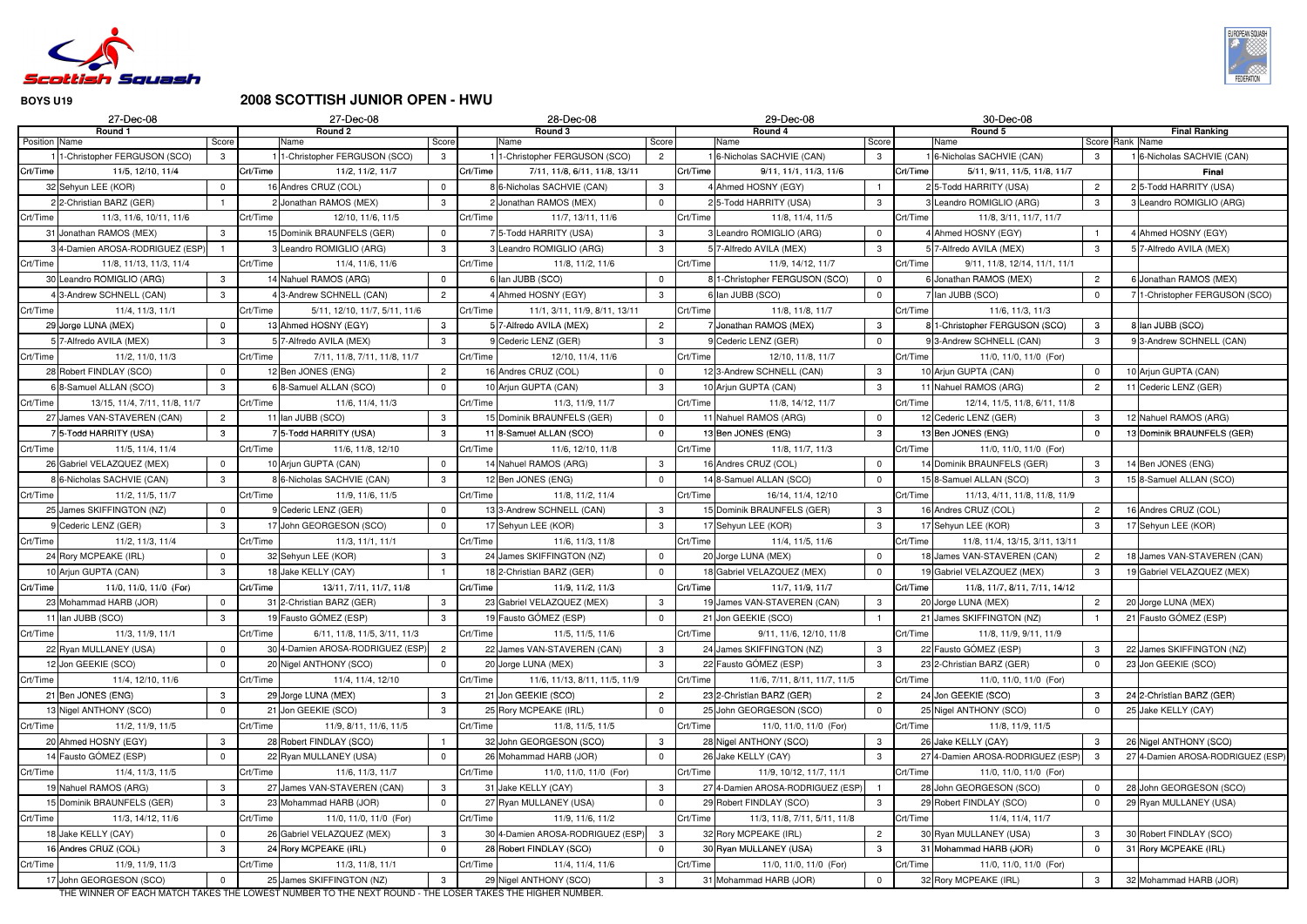

### **2008 SCOTTISH JUNIOR OPEN - HWU**

|          | 28-Dec-08                 |       |          | 29-Dec-08                     |       |          | 30-Dec-08                     |                 |                            |
|----------|---------------------------|-------|----------|-------------------------------|-------|----------|-------------------------------|-----------------|----------------------------|
|          | Round 1                   |       |          | Round 2                       |       |          | Round 3                       |                 | <b>Final Ranking</b>       |
| Position | Name                      | Score |          | Name                          | Score |          | Name                          | Score Rank Name |                            |
|          | 1-Pankhuri MALHOTRA (IND) | 3     |          | -Pankhuri MALHOTRA (IND)      | 2     |          | 4-Maria RIVERA (MEX)          | 2               | 3-Adel RADWA (EGY)         |
| Crt/Time | 11/3, 11/1, 11/3          |       | Crt/Time | 11/7, 11/9, 10/12, 7/11, 11/6 |       | Crt/Time | 11/5, 9/11, 11/9, 8/11, 11/5  |                 | Final                      |
|          | 8 Rebecca MCKERCHAR (SCO) | 0     |          | 4 4-Maria RIVERA (MEX)        | 3     |          | 23-Adel RADWA (EGY)           | 3               | 24-Maria RIVERA (MEX)      |
|          | 4 4-Maria RIVERA (MEX)    | 3     |          | 22-Kirsty LOBBAN (SCO)        | 0     |          | 32-Kirsty LOBBAN (SCO)        | $\overline{2}$  | 31-Pankhuri MALHOTRA (IND) |
| Crt/Time | 11/0, 11/3, 11/2          |       | Crt/Time | 12/10, 11/7, 11/9             |       | Crt/Time | 12/14, 8/11, 11/4, 11/9, 11/8 |                 |                            |
|          | 5 Amy GRAHAM (SCO)        | 0     |          | 33-Adel RADWA (EGY)           | 3     |          | 4 1-Pankhuri MALHOTRA (IND)   | 3               | 4 2-Kirsty LOBBAN (SCO)    |
|          | 33-Adel RADWA (EGY)       | 3     |          | 5 Amy GRAHAM (SCO)            |       |          | 5 Rebecca MCKERCHAR (SCO)     | 0               | 5 Alice HARVEY (ENG)       |
| Crt/Time | 11/8, 11/8, 11/3          |       | Crt/Time | 9/11, 12/10, 11/0, 11/4       |       | Crt/Time | 11/3, 11/4, 11/7              |                 |                            |
|          | 6 Claire GADSBY (SCO)     | 0     |          | 8 Rebecca MCKERCHAR (SCO)     | 3     |          | 6 Alice HARVEY (ENG)          | 3               | 6 Rebecca MCKERCHAR (SCO)  |
|          | 22-Kirsty LOBBAN (SCO)    | 3     |          | 6 Claire GADSBY (SCO)         | 0     |          | 7 Claire GADSBY (SCO)         | 3               | 7 Claire GADSBY (SCO)      |
| Crt/Time | 11/3, 11/6, 11/7          |       | Crt/Time | 11/6, 11/8, 11/7              |       | Crt/Time | 11/9, 12/10, 12/10            |                 |                            |
|          | 7 Alice HARVEY (ENG)      | 0     |          | 7 Alice HARVEY (ENG)          | 3     |          | 8 Amy GRAHAM (SCO)            | 0               | 8 Amy GRAHAM (SCO)         |

EUROPEAN SQUASH

**FEDERATION**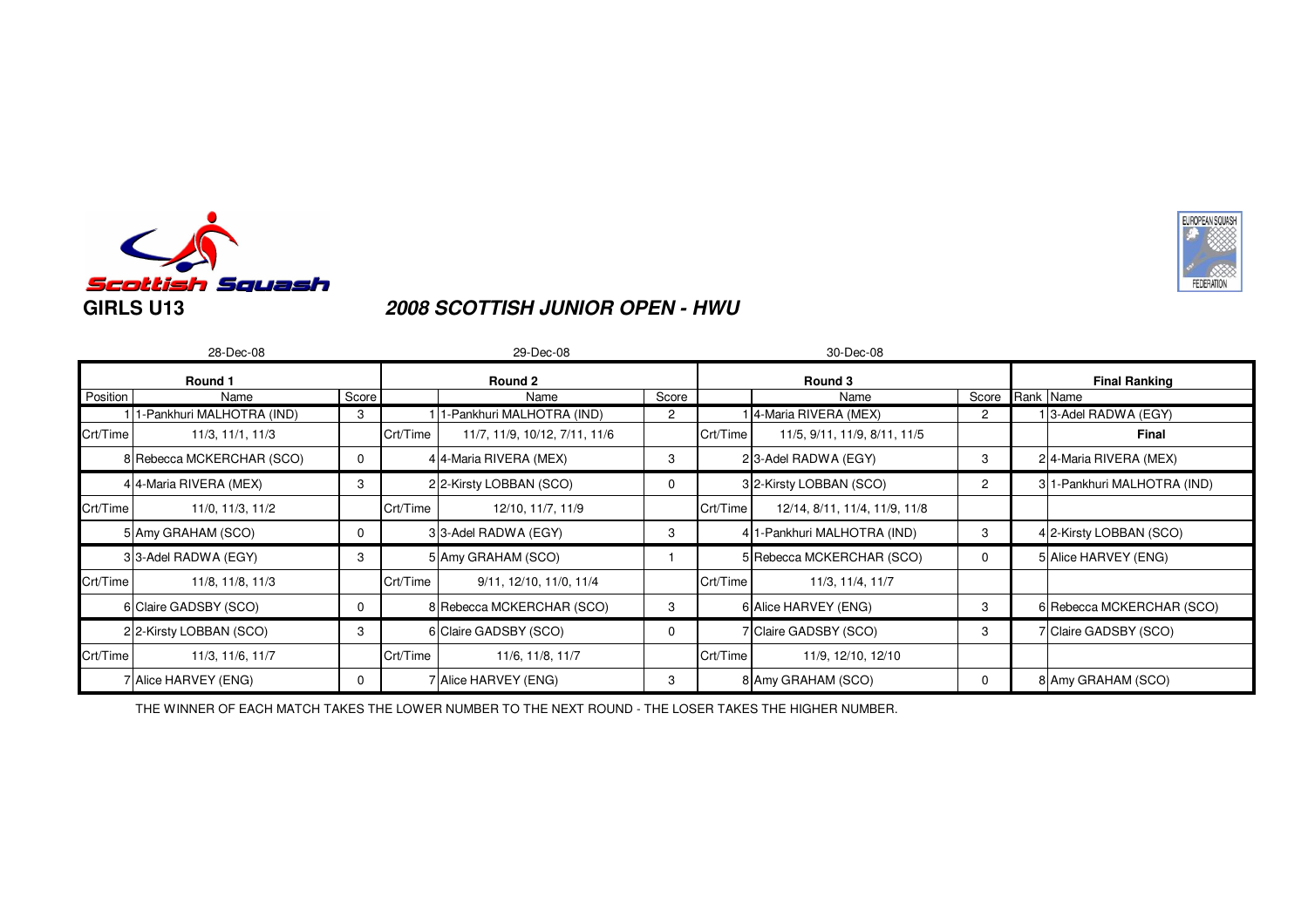

# **GIRLS U15**

# **2008 SCOTTISH JUNIOR OPEN - HWU**

|               | 27-Dec-08                         |              |          | 28-Dec-08                                                                                            |              |          | 29-Dec-08                |                |          | 30-Dec-08                         |                |                                               |
|---------------|-----------------------------------|--------------|----------|------------------------------------------------------------------------------------------------------|--------------|----------|--------------------------|----------------|----------|-----------------------------------|----------------|-----------------------------------------------|
|               | Round 1                           |              |          | Round <sub>2</sub>                                                                                   |              |          | Round 3                  |                |          | Round 4                           |                | <b>Final Position</b>                         |
| Position Name |                                   | Score        |          | Name                                                                                                 | Score        |          | Name                     | Score          |          | Name                              |                | Score Pos Name                                |
|               | 1 <sup>1</sup> -Lorena PENA (MEX) | 3            |          | 1-Lorena PENA (MEX)                                                                                  | 3            |          | I 1-Lorena PENA (MEX)    | 3              |          | 1 <sup>1</sup> -Lorena PENA (MEX) | 3              | 1 <sup>1</sup> -Lorena PENA (MEX)             |
| Crt/Time      |                                   |              | Crt/Time | 11/4, 11/3, 11/6                                                                                     |              | Crt/Time | 7/11, 11/2, 11/2, 12/10  |                | Crt/Time | 11/8, 11/3, 11/5                  |                | <b>Final</b>                                  |
|               | 16Bye                             | 0            |          | 8 Laura KUTSCH (GER)                                                                                 | $\mathbf 0$  |          | 43-Ana AROSA (ESP)       |                |          | 2 Hollie NAUGHTON (CAN)           | 0              | 2 Hollie NAUGHTON (CAN)                       |
|               | 22-Rosie ALLAN (SCO)              | 3            |          | 22-Rosie ALLAN (SCO)                                                                                 | $\mathbf 0$  |          | 2 Hollie NAUGHTON (CAN)  | 3              |          | 34-Sara ESPERON (ESP)             |                | 33-Ana AROSA (ESP)                            |
| Crt/Time      |                                   |              | Crt/Time | 11/7, 14/12, 11/9                                                                                    |              | Crt/Time | 11/5, 9/11, 12/10, 11/3  |                | Crt/Time | 7/11, 11/4, 11/7, 11/9            |                |                                               |
|               | 15 Bye                            | 0            |          | Hollie NAUGHTON (CAN)                                                                                | $\mathbf{3}$ |          | 34-Sara ESPERON (ESP)    |                |          | 4 3-Ana AROSA (ESP)               | 3              | 4 4-Sara ESPERON (ESP)                        |
|               | 34-Sara ESPERON (ESP)             | 3            |          | 34-Sara ESPERON (ESP)                                                                                | 3            |          | 5 Maria MARTINEZ (MEX)   | 3              |          | 5 Maria MARTINEZ (MEX)            | 3              | 5 Maria MARTINEZ (MEX)                        |
| Crt/Time      |                                   |              | Crt/Time | 11/6, 6/11, 11/8, 11/6                                                                               |              | Crt/Time | 11/9, 11/5, 9/11, 11/8   |                | Crt/Time | 7/11, 11/7, 5/11, 11/7, 11/4      |                |                                               |
|               | 14 Bye                            | 0            |          | 6 Ailsa AGNEW (CAN)                                                                                  | -1           |          | 8 Laura KUTSCH (GER)     |                |          | 6 2-Rosie ALLAN (SCO)             | $\overline{2}$ | 6 2-Rosie ALLAN (SCO)                         |
|               | 43-Ana AROSA (ESP)                | 3            |          | 43-Ana AROSA (ESP)                                                                                   | 3            |          | 6 Ailsa AGNEW (CAN)      |                |          | 7 Ailsa AGNEW (CAN)               | $\mathbf 0$    | 7 Laura KUTSCH (GER)                          |
| Crt/Time      |                                   |              | Crt/Time | 11/9, 11/3, 6/11, 11/4                                                                               |              | Crt/Time | 11/7, 11/9, 8/11, 12/10  |                | Crt/Time | 11/3, 11/8, 11/4                  |                |                                               |
|               | $13$ Bye                          | 0            |          | 5 Maria MARTINEZ (MEX)                                                                               | $\mathbf{1}$ |          | 7 2-Rosie ALLAN (SCO)    | 3              |          | 8 Laura KUTSCH (GER)              | 3              | 8 Ailsa AGNEW (CAN)                           |
|               | 5 Heather YONG (CAN)              | -1           |          | 9 Deyanira TORRES (MEX)                                                                              | 3            |          | 9 Deyanira TORRES (MEX)  | $\mathbf{3}$   |          | 9 Deyanira TORRES (MEX)           | $\mathbf 0$    | 9 Heather YONG (CAN)                          |
| Crt/Time      | 13/11, 5/11, 11/7, 11/9           |              | Crt/Time | 11/5, 11/2, 11/7                                                                                     |              | Crt/Time | 11/4, 11/9, 11/4         |                | Crt/Time | 11/5, 11/5, 11/4                  |                |                                               |
|               | 12 Maria MARTINEZ (MEX)           | 3            |          | 11 Marin KATSUMATA (JPN)                                                                             | $\mathbf 0$  |          | 12 Marina LOPEZ (ESP)    | $\mathbf 0$    |          | 10 Heather YONG (CAN)             | 3              | 10 Deyanira TORRES (MEX)                      |
|               | 6 Marin KATSUMATA (JPN)           | -1           |          | 10 Marina LOPEZ (ESP)                                                                                | $\mathbf 0$  |          | 10 Heather YONG (CAN)    | $\mathbf{3}$   |          | 11 Marin KATSUMATA (JPN)          | 3              | 11 Marin KATSUMATA (JPN)                      |
| Crt/Time      | 8/11, 11/9, 11/4, 11/9            |              | Crt/Time | 11/9, 11/1, 11/4                                                                                     |              | Crt/Time | 11/4, 11/2, 11/8         |                | Crt/Time | 11/0, 11/0, 11/0                  |                |                                               |
|               | 11 Ailsa AGNEW (CAN)              | 3            |          | 12 Heather YONG (CAN)                                                                                | 3            |          | 11 Marin KATSUMATA (JPN) | $\overline{0}$ |          | 12 Marina LOPEZ (ESP)             | $\mathbf 0$    | 12 Marina LOPEZ (ESP)                         |
|               | 7 Marina LOPEZ (ESP)              | $\mathbf 0$  |          | $13$ Bye                                                                                             | $\mathbf{3}$ |          | $13$ Bye                 | $\mathbf{3}$   |          | $13$ Bye                          | 3              | $13$ Bye                                      |
| Crt/Time      | 11/8, 11/5, 11/6                  |              | Crt/Time |                                                                                                      |              | Crt/Time |                          |                | Crt/Time |                                   |                |                                               |
|               | 10 Hollie NAUGHTON (CAN)          | 3            |          | $14$ Bye                                                                                             | $\mathbf 0$  |          | $14$ Bye                 | $\overline{0}$ |          | $14$ Bye                          | $\overline{0}$ | $14$ Bye                                      |
|               | 8 Laura KUTSCH (GER)              | 3            |          | $15$ Bye                                                                                             | 3            |          | $15$ Bye                 | $\mathbf{3}$   |          | $15$ Bye                          | 3              | $15$ Bye                                      |
| Crt/Time      | 6/11, 11/9, 11/7, 11/4            |              | Crt/Time |                                                                                                      |              | Crt/Time |                          |                | Crt/Time |                                   |                |                                               |
|               | 9 Deyanira TORRES (MEX)           | $\mathbf{1}$ |          | $16$ Bye                                                                                             | $\mathbf 0$  |          | $16$ Bye                 | $\overline{0}$ |          | 16 Bye                            | $\mathbf 0$    | $16$ Bye                                      |
|               |                                   |              |          | THE MINNER OF EACH MATCH TAKES THE LOWER NUMBER TO THE NEYT ROUND. THE LOSER TAKES THE HIGHER NUMBER |              |          |                          |                |          |                                   |                | $\odot$ T $\ell$ D $\ell_{\text{votom}}$ 2008 |

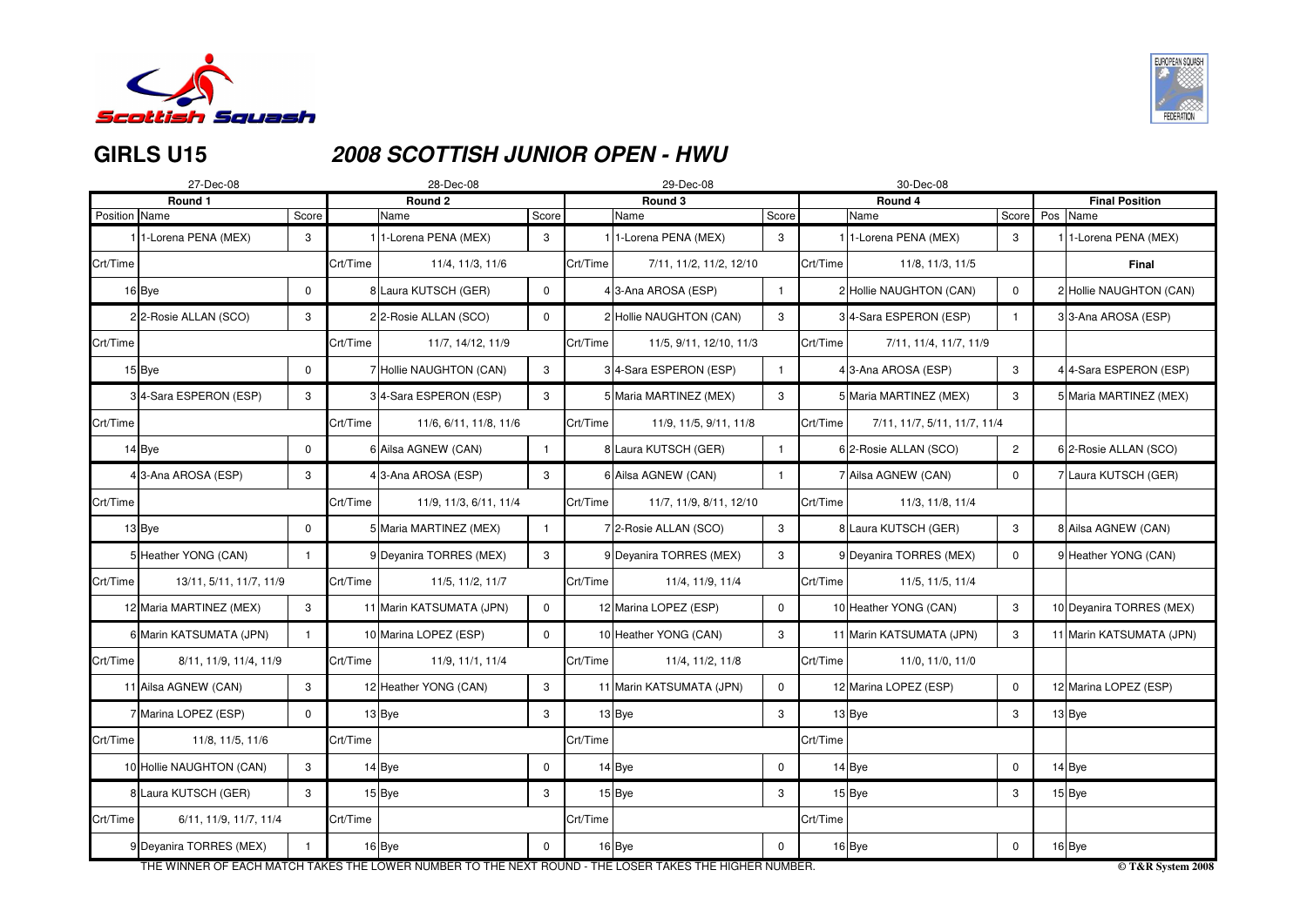

# **GIRLS U17**

# **2008 SCOTTISH JUNIOR OPEN - HWU**

| 27-Dec-08                       |                |                                     | 28-Dec-08               |                                                                                                                                                                                                                                                                                                            |                                                                                                                                 | 29-Dec-08                                                                                              |                                                                                                                                                                                                                                                                                                                                              |                                                                                                   | 30-Dec-08                          |                                                                                                                                                                                                                                                                                                                                                                                                                              |                                                               |                                  |
|---------------------------------|----------------|-------------------------------------|-------------------------|------------------------------------------------------------------------------------------------------------------------------------------------------------------------------------------------------------------------------------------------------------------------------------------------------------|---------------------------------------------------------------------------------------------------------------------------------|--------------------------------------------------------------------------------------------------------|----------------------------------------------------------------------------------------------------------------------------------------------------------------------------------------------------------------------------------------------------------------------------------------------------------------------------------------------|---------------------------------------------------------------------------------------------------|------------------------------------|------------------------------------------------------------------------------------------------------------------------------------------------------------------------------------------------------------------------------------------------------------------------------------------------------------------------------------------------------------------------------------------------------------------------------|---------------------------------------------------------------|----------------------------------|
| Round 1                         |                |                                     | Round 2                 |                                                                                                                                                                                                                                                                                                            |                                                                                                                                 | Round 3                                                                                                |                                                                                                                                                                                                                                                                                                                                              |                                                                                                   | Round 4                            |                                                                                                                                                                                                                                                                                                                                                                                                                              |                                                               | <b>Final Position</b>            |
|                                 |                |                                     |                         |                                                                                                                                                                                                                                                                                                            |                                                                                                                                 |                                                                                                        |                                                                                                                                                                                                                                                                                                                                              |                                                                                                   |                                    |                                                                                                                                                                                                                                                                                                                                                                                                                              |                                                               |                                  |
| 1-Mhairi CHARLTON (SCO)         | 3              |                                     | 1-Mhairi CHARLTON (SCO) | 3                                                                                                                                                                                                                                                                                                          |                                                                                                                                 |                                                                                                        | 3                                                                                                                                                                                                                                                                                                                                            |                                                                                                   |                                    | $\overline{2}$                                                                                                                                                                                                                                                                                                                                                                                                               |                                                               | Hannah ANTHONY (SCO)             |
|                                 |                | Crt/Time                            |                         |                                                                                                                                                                                                                                                                                                            |                                                                                                                                 | 11/9, 6/11, 11/2, 11/8                                                                                 |                                                                                                                                                                                                                                                                                                                                              | Crt/Time                                                                                          |                                    |                                                                                                                                                                                                                                                                                                                                                                                                                              |                                                               | <b>Final</b>                     |
| 16Bye                           | 0              |                                     |                         |                                                                                                                                                                                                                                                                                                            |                                                                                                                                 |                                                                                                        |                                                                                                                                                                                                                                                                                                                                              |                                                                                                   |                                    | $\mathbf{3}$                                                                                                                                                                                                                                                                                                                                                                                                                 |                                                               | 21-Mhairi CHARLTON (SCO)         |
| 2 2-Paulina PEREZ-GONZALEZ (MEX | 3              |                                     |                         | $\overline{2}$                                                                                                                                                                                                                                                                                             |                                                                                                                                 |                                                                                                        | $\mathbf{3}$                                                                                                                                                                                                                                                                                                                                 |                                                                                                   |                                    |                                                                                                                                                                                                                                                                                                                                                                                                                              |                                                               | 33-Alexandra FULLER (RSA)        |
|                                 |                | Crt/Time                            |                         |                                                                                                                                                                                                                                                                                                            | Crt/Time                                                                                                                        | 11/6, 11/4, 11/5                                                                                       |                                                                                                                                                                                                                                                                                                                                              | Crt/Time                                                                                          | 9/11, 11/5, 12/10, 11/9            |                                                                                                                                                                                                                                                                                                                                                                                                                              |                                                               |                                  |
| $15$ Bye                        | 0              |                                     |                         | $\mathbf{3}$                                                                                                                                                                                                                                                                                               |                                                                                                                                 |                                                                                                        | $\mathbf 0$                                                                                                                                                                                                                                                                                                                                  |                                                                                                   |                                    | 3                                                                                                                                                                                                                                                                                                                                                                                                                            |                                                               | 4 4-Lindsay ACKERS (SCO)         |
| 34-Lindsay ACKERS (SCO)         | 3              |                                     |                         | 3                                                                                                                                                                                                                                                                                                          |                                                                                                                                 |                                                                                                        | 3                                                                                                                                                                                                                                                                                                                                            |                                                                                                   |                                    |                                                                                                                                                                                                                                                                                                                                                                                                                              |                                                               | 5 2-Paulina PEREZ-GONZALEZ (MEX) |
|                                 |                | Crt/Time                            | 11/9, 11/4, 11/6        |                                                                                                                                                                                                                                                                                                            | Crt/Time                                                                                                                        | 11/7, 8/11, 11/9, 11/4                                                                                 |                                                                                                                                                                                                                                                                                                                                              | Crt/Time                                                                                          | 11/7, 9/11, 11/9, 11/7             |                                                                                                                                                                                                                                                                                                                                                                                                                              |                                                               |                                  |
| $14$ Bye                        | 0              |                                     |                         | $\mathbf 0$                                                                                                                                                                                                                                                                                                |                                                                                                                                 |                                                                                                        |                                                                                                                                                                                                                                                                                                                                              |                                                                                                   |                                    | 3                                                                                                                                                                                                                                                                                                                                                                                                                            |                                                               | 6 Chanel ERASMUS (RSA)           |
| 4 3-Alexandra FULLER (RSA)      | 3              |                                     |                         | 3                                                                                                                                                                                                                                                                                                          |                                                                                                                                 |                                                                                                        |                                                                                                                                                                                                                                                                                                                                              |                                                                                                   |                                    |                                                                                                                                                                                                                                                                                                                                                                                                                              |                                                               | 7 Jackie SHEA (USA)              |
|                                 |                | Crt/Time                            | 6/11, 11/4, 11/3, 11/9  |                                                                                                                                                                                                                                                                                                            |                                                                                                                                 | 11/4, 15/17, 11/3, 11/7                                                                                |                                                                                                                                                                                                                                                                                                                                              | Crt/Time                                                                                          | 11/4, 11/6, 9/11, 11/5             |                                                                                                                                                                                                                                                                                                                                                                                                                              |                                                               |                                  |
| $13$ Bye                        | 0              |                                     |                         |                                                                                                                                                                                                                                                                                                            |                                                                                                                                 |                                                                                                        | 3                                                                                                                                                                                                                                                                                                                                            |                                                                                                   |                                    | $\mathbf{3}$                                                                                                                                                                                                                                                                                                                                                                                                                 |                                                               | 8 Samantha KLEYNHANS (RSA)       |
| 5 Morgan MCGUIRE (SCO)          | -1             |                                     |                         | 3                                                                                                                                                                                                                                                                                                          |                                                                                                                                 |                                                                                                        | $\mathbf{3}$                                                                                                                                                                                                                                                                                                                                 |                                                                                                   |                                    | $\overline{2}$                                                                                                                                                                                                                                                                                                                                                                                                               |                                                               | 9 Morgan MCGUIRE (SCO)           |
| 11/5, 11/9, 5/11, 11/8          |                | Crt/Time                            | 11/0, 11/0, 11/0 (For)  |                                                                                                                                                                                                                                                                                                            |                                                                                                                                 | 11/2, 15/13, 3/11, 11/6                                                                                |                                                                                                                                                                                                                                                                                                                                              | Crt/Time                                                                                          |                                    |                                                                                                                                                                                                                                                                                                                                                                                                                              |                                                               |                                  |
| 12 Chanel ERASMUS (RSA)         | 3              | $\mathbf{1}$                        | Camille LANIER (USA)    | $\mathbf 0$                                                                                                                                                                                                                                                                                                |                                                                                                                                 |                                                                                                        | -1                                                                                                                                                                                                                                                                                                                                           |                                                                                                   |                                    | 3                                                                                                                                                                                                                                                                                                                                                                                                                            |                                                               | 10 Marcelle VAN-ZYL (RSA)        |
| 6 Camille LANIER (USA)          | $\overline{2}$ |                                     |                         | $\overline{2}$                                                                                                                                                                                                                                                                                             |                                                                                                                                 |                                                                                                        | $\mathbf{3}$                                                                                                                                                                                                                                                                                                                                 |                                                                                                   |                                    | $\mathbf{0}$                                                                                                                                                                                                                                                                                                                                                                                                                 |                                                               | 11 Enora VILLARD (FRA)           |
| Crt/Time                        |                |                                     |                         |                                                                                                                                                                                                                                                                                                            | Crt/Time                                                                                                                        |                                                                                                        |                                                                                                                                                                                                                                                                                                                                              | Crt/Time                                                                                          | 11/0, 11/0, 11/0 (For)             |                                                                                                                                                                                                                                                                                                                                                                                                                              |                                                               |                                  |
| 11 Samantha KLEYNHANS (RSA)     | 3              |                                     |                         | $\mathbf{3}$                                                                                                                                                                                                                                                                                               |                                                                                                                                 |                                                                                                        | $\overline{0}$                                                                                                                                                                                                                                                                                                                               |                                                                                                   |                                    | 3                                                                                                                                                                                                                                                                                                                                                                                                                            |                                                               | 12 Camille LANIER (USA)          |
| 7 Enora VILLARD (FRA)           | $\mathbf 0$    |                                     |                         | $\mathbf{3}$                                                                                                                                                                                                                                                                                               |                                                                                                                                 |                                                                                                        | $\mathbf{3}$                                                                                                                                                                                                                                                                                                                                 |                                                                                                   |                                    | 3                                                                                                                                                                                                                                                                                                                                                                                                                            |                                                               | $13$ Bye                         |
| 11/6, 11/5, 11/8                |                | Crt/Time                            |                         |                                                                                                                                                                                                                                                                                                            | Crt/Time                                                                                                                        |                                                                                                        |                                                                                                                                                                                                                                                                                                                                              | Crt/Time                                                                                          |                                    |                                                                                                                                                                                                                                                                                                                                                                                                                              |                                                               |                                  |
| 10 Hannah ANTHONY (SCO)         | 3              |                                     |                         | $\mathbf 0$                                                                                                                                                                                                                                                                                                |                                                                                                                                 |                                                                                                        | $\overline{0}$                                                                                                                                                                                                                                                                                                                               |                                                                                                   |                                    | $\overline{0}$                                                                                                                                                                                                                                                                                                                                                                                                               |                                                               | $14$ Bye                         |
| 8 Jackie SHEA (USA)             | 3              |                                     |                         | 3                                                                                                                                                                                                                                                                                                          |                                                                                                                                 |                                                                                                        | 3                                                                                                                                                                                                                                                                                                                                            |                                                                                                   |                                    | 3                                                                                                                                                                                                                                                                                                                                                                                                                            |                                                               | $15$ Bye                         |
| 11/7, 11/7, 14/12               |                | Crt/Time                            |                         |                                                                                                                                                                                                                                                                                                            |                                                                                                                                 |                                                                                                        |                                                                                                                                                                                                                                                                                                                                              | Crt/Time                                                                                          |                                    |                                                                                                                                                                                                                                                                                                                                                                                                                              |                                                               |                                  |
| 9 Marcelle VAN-ZYL (RSA)        | $\Omega$       |                                     |                         | $\mathbf 0$                                                                                                                                                                                                                                                                                                |                                                                                                                                 |                                                                                                        | $\mathbf 0$                                                                                                                                                                                                                                                                                                                                  |                                                                                                   |                                    | $\mathbf 0$                                                                                                                                                                                                                                                                                                                                                                                                                  |                                                               | $16$ Bye                         |
|                                 | Position Name  | 7/11, 6/11, 15/13, 11/7, 11/0 (For) | Score<br>Crt/Time       | Name<br>8 Jackie SHEA (USA)<br>2 2-Paulina PEREZ-GONZALEZ (MEX)<br>Hannah ANTHONY (SCO)<br>34-Lindsay ACKERS (SCO)<br>43-Alexandra FULLER (RSA)<br>5 Chanel ERASMUS (RSA)<br>9 Marcelle VAN-ZYL (RSA)<br>10 Enora VILLARD (FRA)<br>12 Morgan MCGUIRE (SCO)<br>$13$ Bye<br>$14$ Bye<br>$15$ Bye<br>$16$ Bye | Score<br>6/11, 13/11, 14/12, 11/8<br>11/5, 6/11, 11/8, 4/11, 11/4<br>6 Samantha KLEYNHANS (RSA)<br>11/7, 11/8, 6/11, 4/11, 11/7 | Crt/Time<br>Crt/Time<br>Crt/Time<br>THE WINNER OF FACU MATCH TAKES THE LOWER NUMBER TO THE NEVT ROUND. | Name<br>I 1-Mhairi CHARLTON (SCO)<br>43-Alexandra FULLER (RSA)<br>2 Hannah ANTHONY (SCO)<br>34-Lindsay ACKERS (SCO)<br>5 Chanel ERASMUS (RSA)<br>8 Jackie SHEA (USA)<br>9 Marcelle VAN-ZYL (RSA)<br>12 Enora VILLARD (FRA)<br>10 Morgan MCGUIRE (SCO)<br>11 Camille LANIER (USA)<br>$13$ Bye<br>$14$ Bye<br>$15$ Bye<br>Crt/Time<br>$16$ Bye | Score<br>6 Samantha KLEYNHANS (RSA)<br>7 2-Paulina PEREZ-GONZALEZ (MEX)<br>11/0, 11/0, 11/0 (For) | TUE LOCED TAIZES TUE UIGUED NUMBED | Name<br>1 <sup>1</sup> -Mhairi CHARLTON (SCO)<br>2 Hannah ANTHONY (SCO)<br>3 <sup>4</sup> -Lindsay ACKERS (SCO)<br>4 3-Alexandra FULLER (RSA)<br>5 Chanel ERASMUS (RSA)<br>6 2-Paulina PEREZ-GONZALEZ (MEX)<br>7 Samantha KLEYNHANS (RSA)<br>8 Jackie SHEA (USA)<br>9 Marcelle VAN-ZYL (RSA)<br>10 Morgan MCGUIRE (SCO)<br>11 Camille LANIER (USA)<br>12 Enora VILLARD (FRA)<br>$13$ Bye<br>$14$ Bye<br>$15$ Bye<br>$16$ Bye | 11/8, 4/11, 8/11, 11/9, 11/7<br>11/13, 11/9, 8/11, 11/6, 11/7 | Score Pos Name                   |